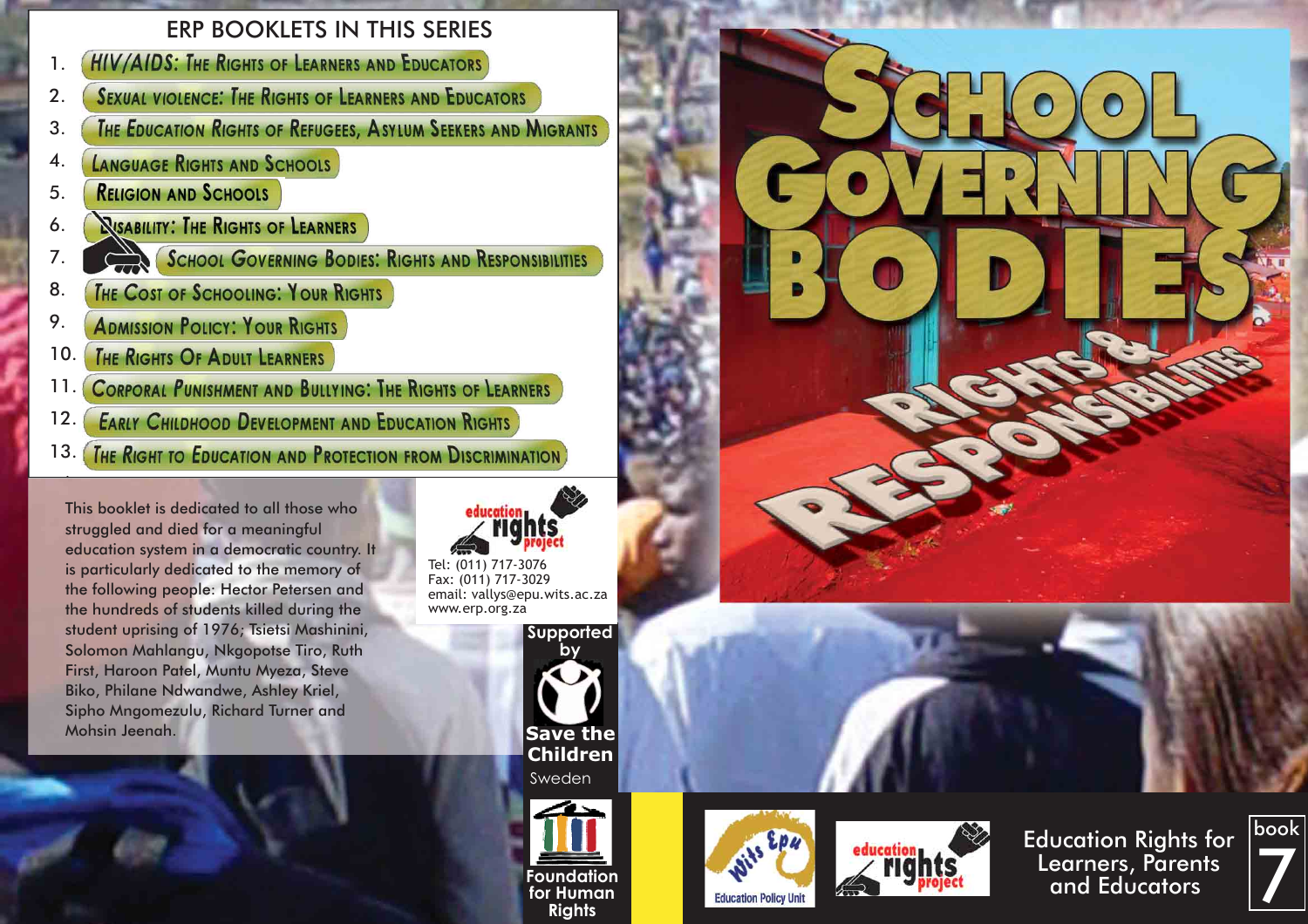

# **School Governing Bodies: Rights and Responsibilities**

# Mphela Motimele

Editors: Brian Ramadiro and Salim Vally

layout & design by Red nicolas@red.org.za

We have attempted to ensure that the information in these booklets is accurate up to the time of publication-June 2005. Policies, laws and regulations change. Please contact the ERP for regular updates. All of these booklets are being translated into isiZulu, Sesotho and Afrikaans. The edition on migrant and refugee rights will be translated into French and Portuguese as well. Nonprofit organisations are welcome to reproduce them. Suggestions for improvements are appreciated. Please acknowledge the Education Rights Project if you intend using this material.

Thanks to the Foundation for Human Rights, Save the Children Sweden, the Royal Netherlands Embassy and the Swedish International Development Agency for supporting this initiative.

# THE STRUGGLE FOR FREE,

THE STRUGGLE FOR FREE **JALITY PUBLIC EDUCATION** 

**CONTINUES**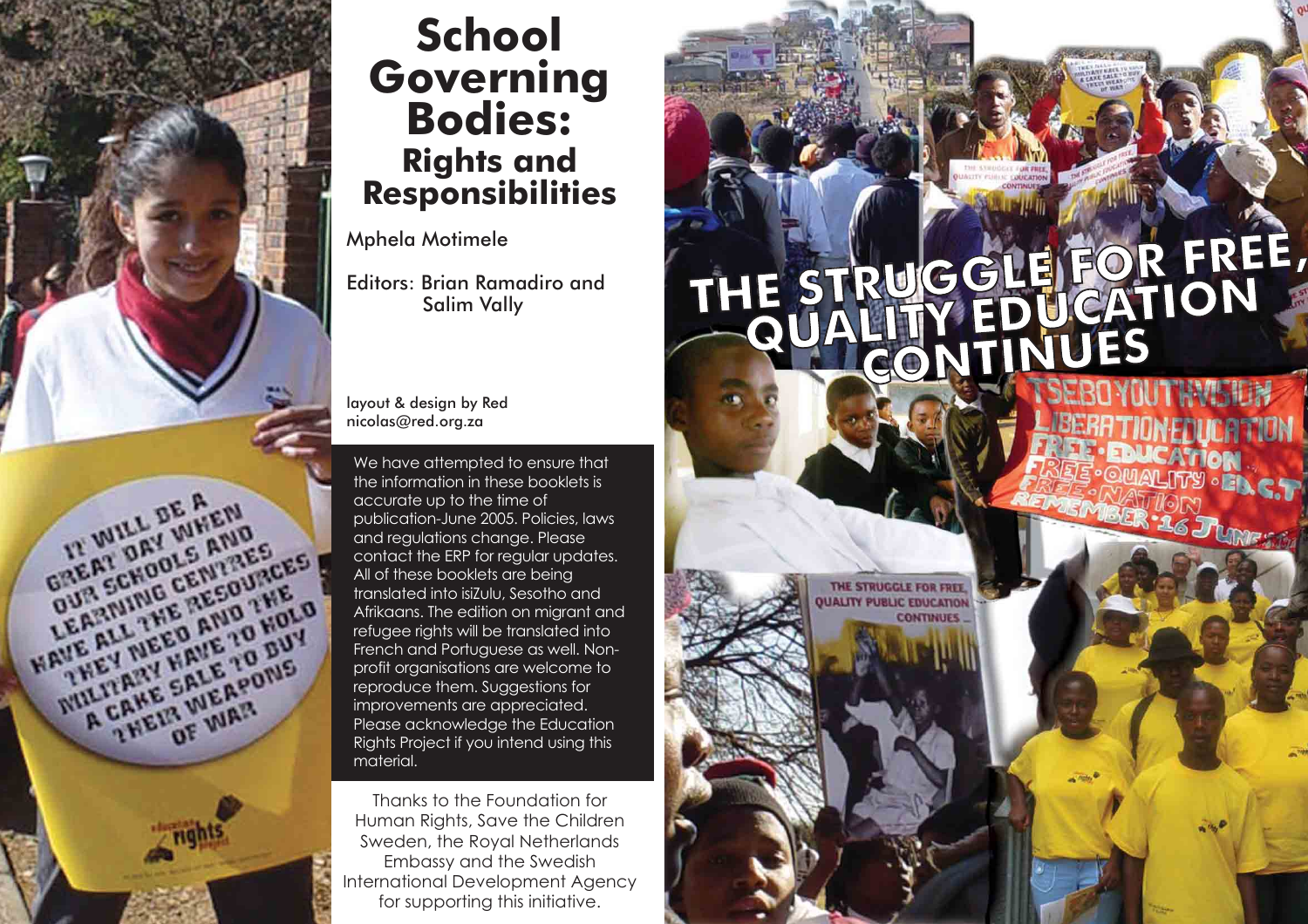# **CONTENTS**

| 1. INTRODUCTION                                                                                | 1           |
|------------------------------------------------------------------------------------------------|-------------|
| 2. WHAT IS SCHOOL GOVERNANCE?                                                                  | $\mathbf 2$ |
| 3. What is a School Governing Body (SGB)?                                                      | 3           |
| 4. Who CAN BE ELECTED TO A SCHOOL GOVERNING BODY?                                              | 4           |
| 5. MEMBERSHIP OF AN SGB OF A PUBLIC SCHOOL FOR<br><b>LEARNERS WITH SPECIAL EDUCATION NEEDS</b> | 5           |
| <b>6. THE OFFICE BEARERS OF A SCHOOL GOVERNING BODY</b>                                        | 5           |
| 7. What are the Functions of a School Governing<br>BODY?                                       | 7           |
| <b>8. SGBS AND THE SCHOOL FUND</b>                                                             | 12          |
| 9. WHAT ARE THE ALLOCATED FUNCTIONS OF THE SCHOOL<br><b>GOVERNING BODY?</b>                    | 14          |
| 10. What is the Difference Between Section 21 Schools<br>AND NON-SECTION 21 SCHOOLS?           | 15          |
| 11. CAN THE SCHOOL GOVERNING BODY SUSPEND OR EXPEL A<br>LEARNER?                               | 15          |
| 12. WHAT SUPPORT CAN SGBS EXPECT FROM THE DEPARTMENT<br>OF EDUCATION?                          | 17          |
| 13. CAN A SCHOOL GOVERNING BODY JOIN AN<br><b>ASSOCIATION OF SCHOOL GOVERNING BODIES?</b>      | 17          |
| 14. CAN A SCHOOL PAY MEMBERS OF THE SGBS FOR THEIR<br><b>SERVICES?</b>                         | 18          |
| 15. CAN A SCHOOL GOVERNING BODY EMPLOY ADDITIONAL<br>EDUCATORS?                                | 18          |
| <b>16. PROPOSED CHANGES TO THE LAW</b>                                                         | 18          |
| 17. WORD LIST<br>(explanation of italicised words)                                             | 21          |
| <b>18. USEFUL RESOURCES</b>                                                                    | 24          |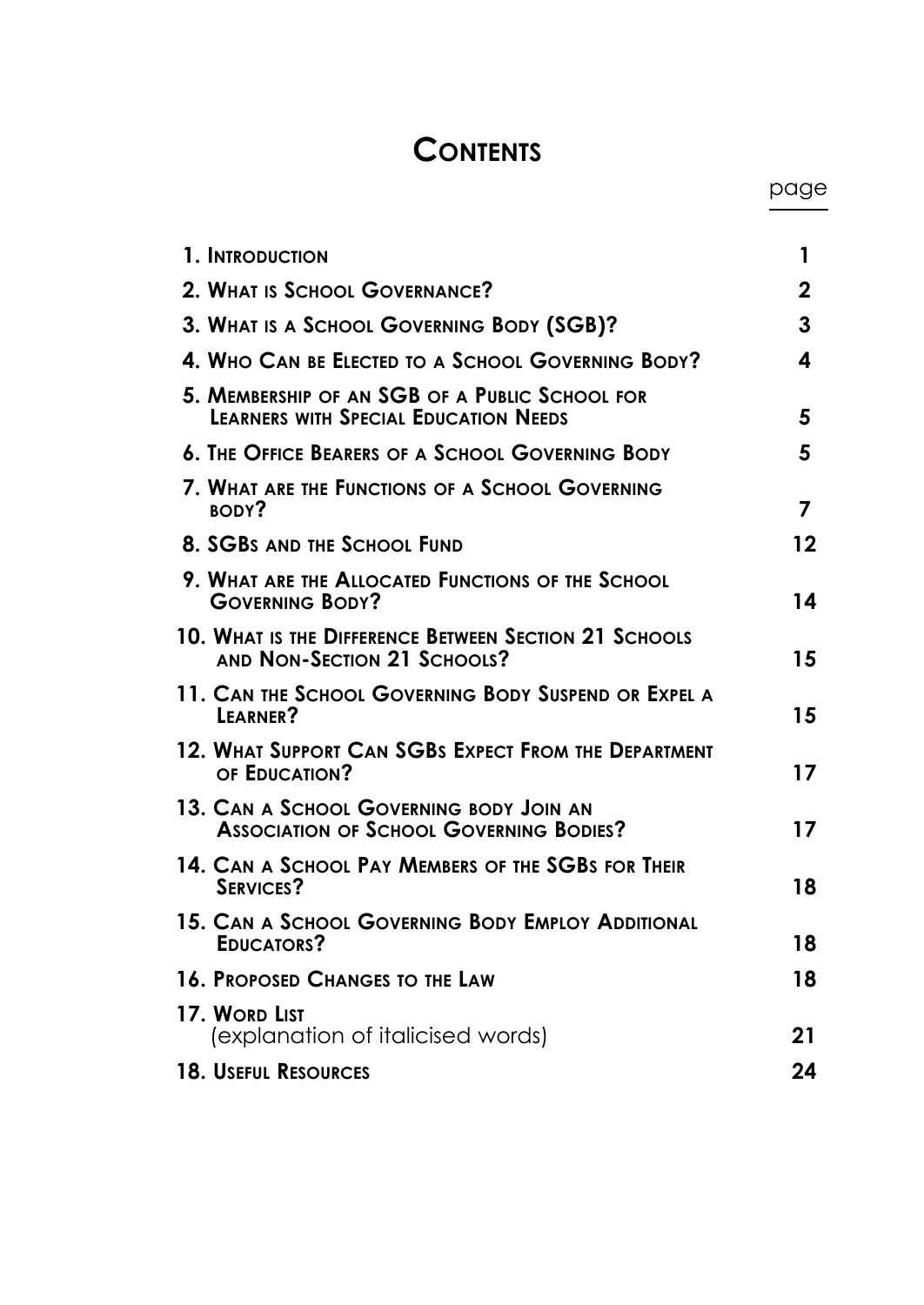# **INTRODUCTION oneone**

In the past, school governance in South Africa was characterised by a top-down approach. Educators, learners, parents and communities were excluded from making important decisions about schools. Principals and inspectors were the main decision makers for the schools. The racially based system of education gave white parents decision-making powers. This was not the case in schools serving black communities. Many communities, though, formed Parent, Teacher, Student Associations (PTSAs). As part of efforts to make schools democratic, the South African Schools Act (SASA) was passed in 1996. An important provision in the Act was the establishment of democratically elected school governing bodies (SGBs).

Two important principles of the South African Schools Act are concerned with *inclusivity* and *decentralisation.\* Inclusivity* means the participation of parents, educators, non-teaching staff, learners, and other people who are willing and able to make a contribution to the school. *Decentralisation* means that decisions ought to be made by people who are closest to the situation. In the case of schooling this means that instead of the National Department of Education making all the decisions, many decisions are made by the Provincial Department of Education, which in turn gives education district officials and individual school governing bodies the power to make some decisions.

Bringing decision making closer to the people is desirable but this by itself will not solve all the problems and challenges faced by school governing bodies. Research has shown that school governing bodies face many problems despite the fact that decisions are made by people who are closest to the situation. School governing bodies are sometimes used by individuals and organised groups to discriminate against learners.

Some SGBs are not working properly because they are do not have the necessary skills and they are not sure about their roles and responsibilities. This mostly happens in poorer communities,

<sup>\*</sup> Words that are italicised will be explained at the end of the booklet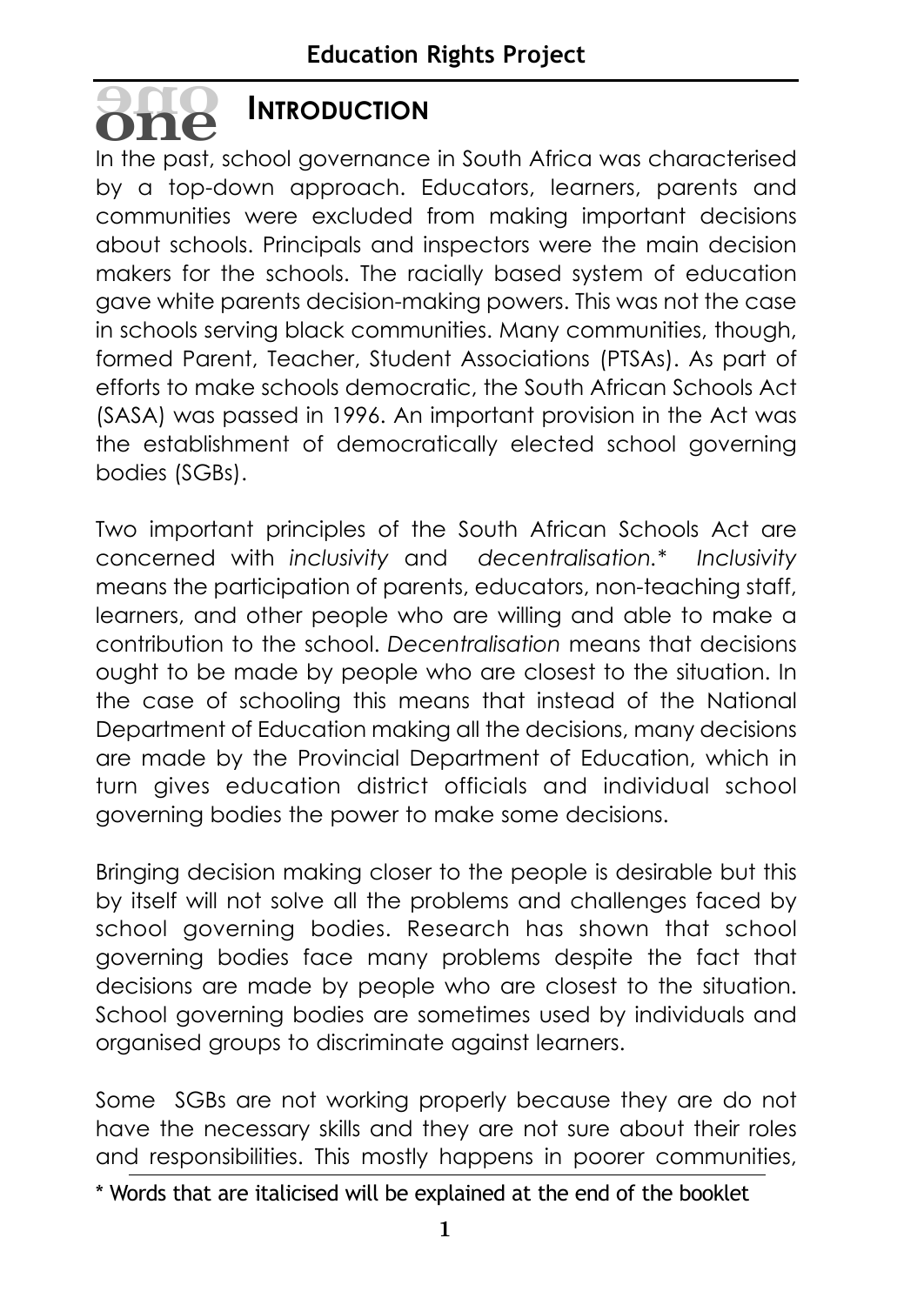where people have few resources and many cannot read and write. The situation is made worse by the fact that some of the schools do not get enough money, support and training from the government.

In 2003, the Minister of Education appointed a *task team* to investigate how school governing bodies are working and to make recommendations about how they can work better. This shows that the government realises and accepts that school governing bodies face serious problems in their day-to-day working.



# **WHAT IS SCHOOL GOVERNANCE?**

School governance is about creating, implementing, supervising and evaluating policies and rules, which guide and govern the actions of the school and its members. In other words, school governance is concerned with the creation of policies for the school and making sure that the school is run according to the set policies. School governance is also about raising money for the school. Parents or caregivers must form a majority of members of a school governing body because according to the South African Schools Act they are the ones who have the primary responsibility for ensuring that the school is run well.

# **What is the difference between school governance and school management?**

School management is about the day to day running of the school. In other words, school management is about the organisation of the teaching and learning in a school and related activities (e.g. managing staff, detailed planning of the curriculum, assessing learners and educators). The principal together with the *School Management Team* (SMT) is responsible for school management.

While school governance and school management are not the same, it is important to understand that some of the responsibilities of school governance overlap with those of school management.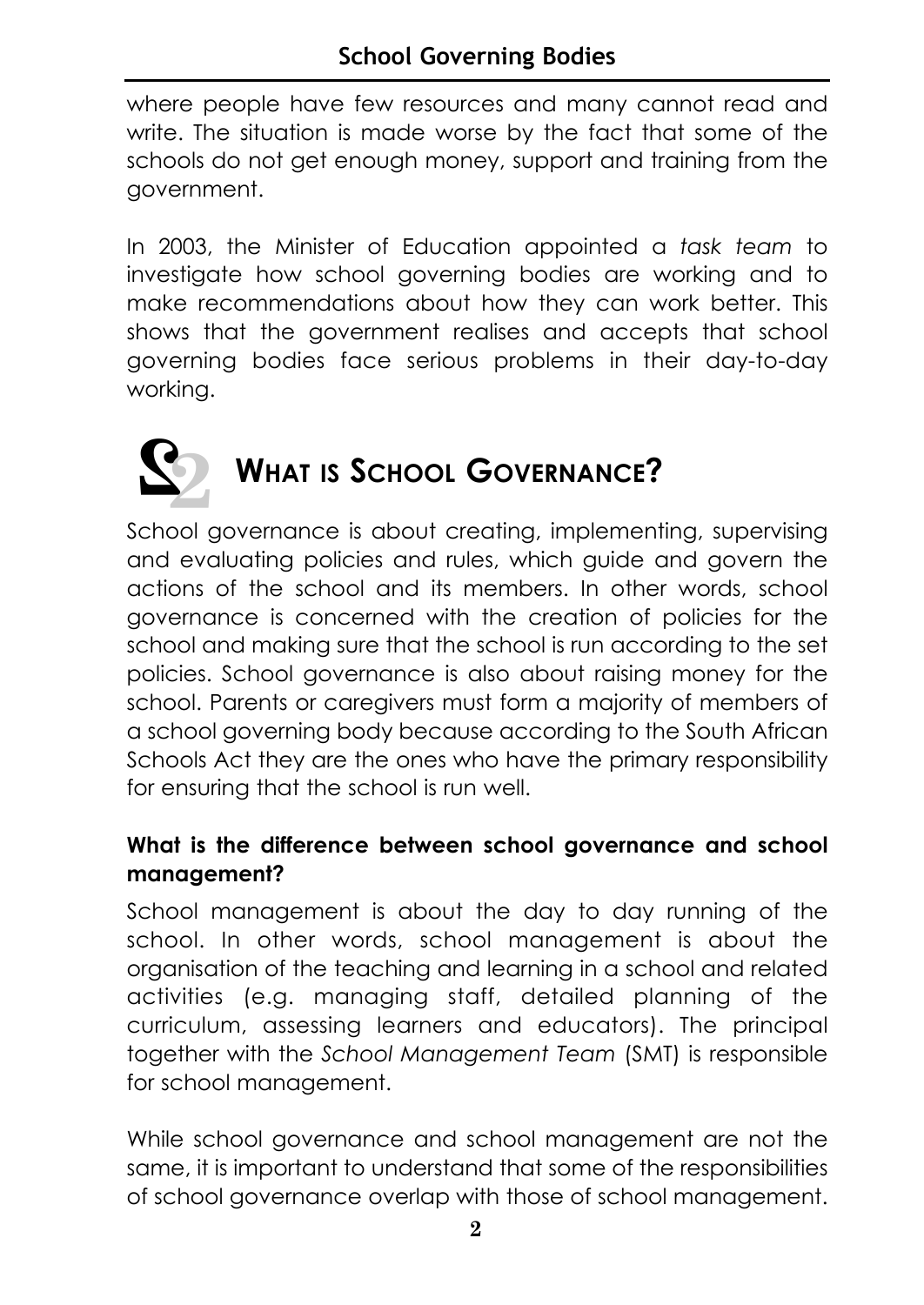School governors and school managers are equally responsible for protecting the rights of all learners to education, for maintaining discipline and for financial management.

It is therefore important that school governors and school managers work together and respect each other's areas of responsibility. This will not only make their work easier, but it will also reduce conflict between the school governors and the school managers and will benefit the school.



# **WHAT IS A SCHOOL GOVERNING BODY?**

A school governing body is a government of the school, established in terms of the South African Schools Act. It is *mandated* to set policies and rules that govern the school, and to monitor the implementation of the rules. The SGB gets its *mandate* from the different members (learners, parents, teaching and nonteaching staff) of the school community. These members of the school community elect the SGB. The elected members of the school governing body represent the school community.

Once it is put in place, the SGB acts on behalf of the school because the school is a *juristic person*. This means that the school can enter into a legal contract and the school governing body acts on its behalf. The school governing body can therefore sue or be sued. The SGB exists independently of its members, which means that even if all members resign, the school governing body may be held responsible for all the legal contracts entered into on behalf of the school.

# **What are the categories of membership to a School Governing Body?**

The South African Schools Act specifies the following three categories of membership to a school governing body:

- · Elected members
- · The principal in his official capacity (here the membership is automatic), and
- · *Co-opted members*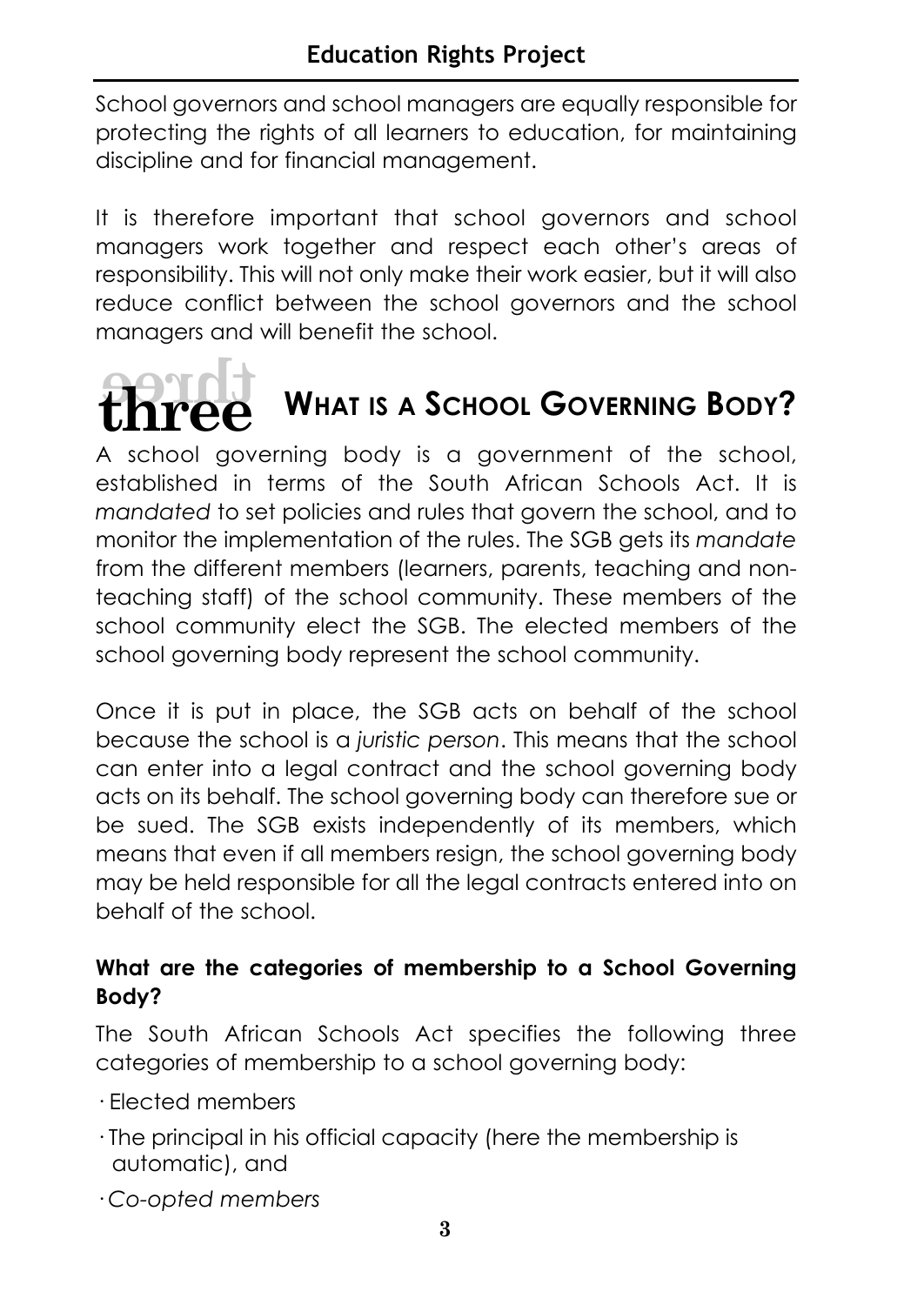# **WHO CAN BE ELECTED TO A SCHOOL GOVERNING BODY?**  $\mathbf{4}_{\bar{\nu}}$

The South African School Act states that the following groups of people can be elected to a school governing body of an ordinary public school:

- 1. The *parents* of learners at the school.
- 2. The staff members who are not educators (for example the gardener and the secretary).
- 3. The educators.
- 4. The learners who are in grade eight or higher (this means that only high schools can have learners as members of the school governing body). Learners' representatives on the school governing body are to be elected by learners themselves not appointed by the principal, the educators or the *parents*. Each school is also required to have its own Representative Council of Learners (RCL). For more information on RCLs see appendix A at the end of the booklet.

Note that a *parent* who is employed at the school may not represent parents – meaning that parents who are employed at the school can only participate in the school governing body as representatives of educators or members of staff who are not educators.

*Parents* must form the majority of members on the school governing body. The South African Schools Act states that the number of *parents* in any school governing body must be at least half plus one of the total combined number of members with voting rights. If, for instance, a school governing body is made up of a total of 11 members, then at least six of the members should be *parents*. In the case of a public school for learners with special needs, the South African Schools Act makes participation of other representatives in the school governing body possible.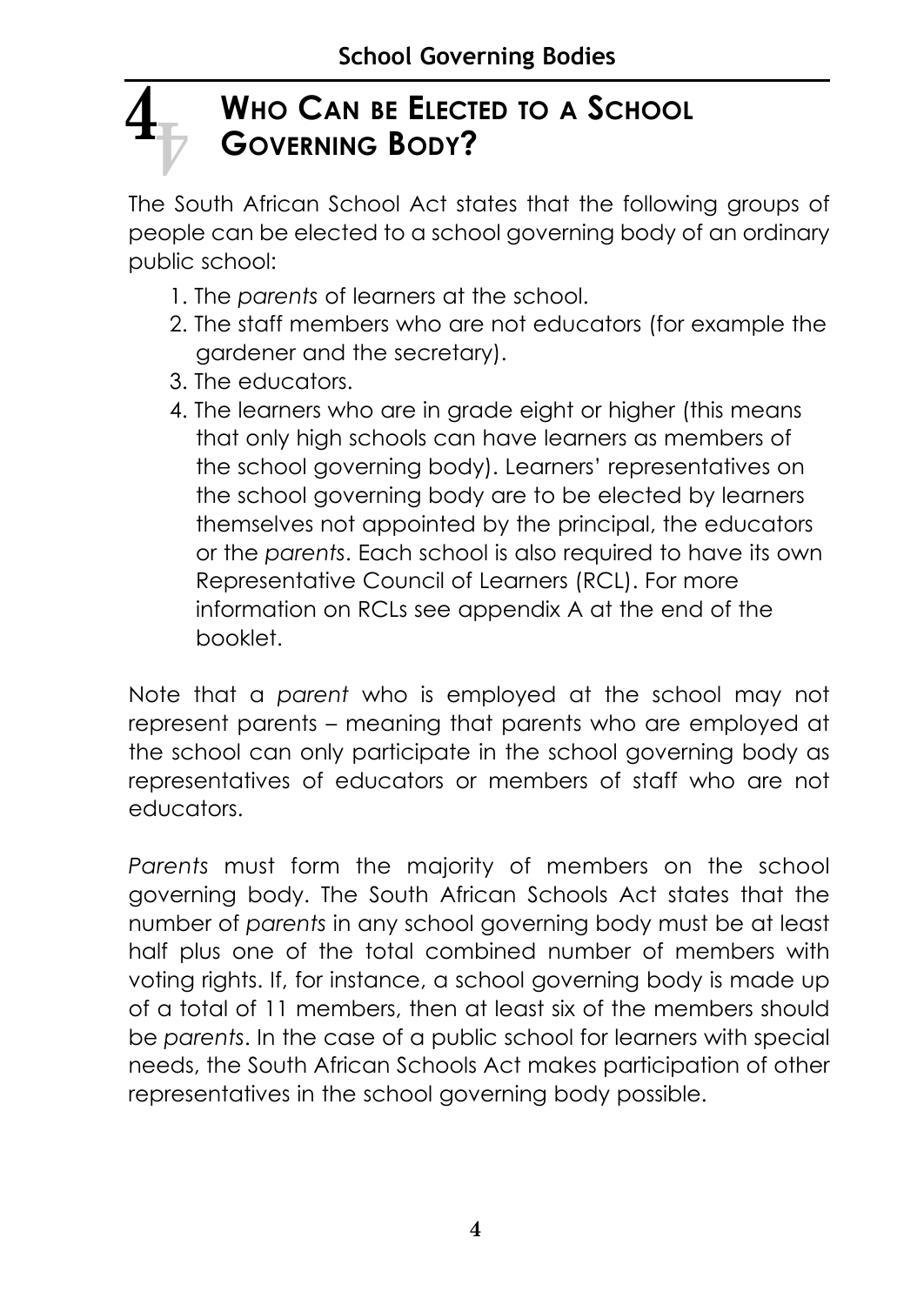

# **MEMBERSHIP OF AN SGB OF A PUBLIC SCHOOL FOR LEARNERS WITH SPECIAL EDUCATION NEEDS**

In addition to *parents* of learners, educators at the school, nonteaching members of staff, learners in grade eight or higher, the South African School Act makes possible the election or co-option of the following people in a special school:

- 1. Representatives of *parents* of learners with special education needs (voting)
- 2. Representatives of organisations of disabled persons (non voting)
- 3. Disabled persons (voting)
- 4. Experts in appropriate fields of special needs education. (non voting)
- 5. Representatives of sponsoring organisations (non voting)

# **Who can be co-opted to a school governing body?**

Anyone who has an interest in education or has special knowledge or skills that could be of use to the school can be coopted onto the SGB. *Co-opted members* of a school governing body do not have voting rights – meaning that they can participate in the activities of the school governing body, but they cannot vote when decisions are made. The *co-opted members* could volunteer to participate in the SGB or they could be invited to participate.

# **THE** *OFFICE BEARERS OF* **A SCHOOL GOVERNING BODY 6 6**

Members of an elected school governing body are required to elect *office bearers* amongst themselves. The *office bearers* must at least include a chairperson, a treasurer and a secretary. Each school governing body must elect at least three *office bearers* specified above. The members of the school governing body may decide to have additional *office bearers* – for example, a vicechairperson. The school governing body may also establish committees, including an executive committee and other committees made up of experts (for example, a financial committee).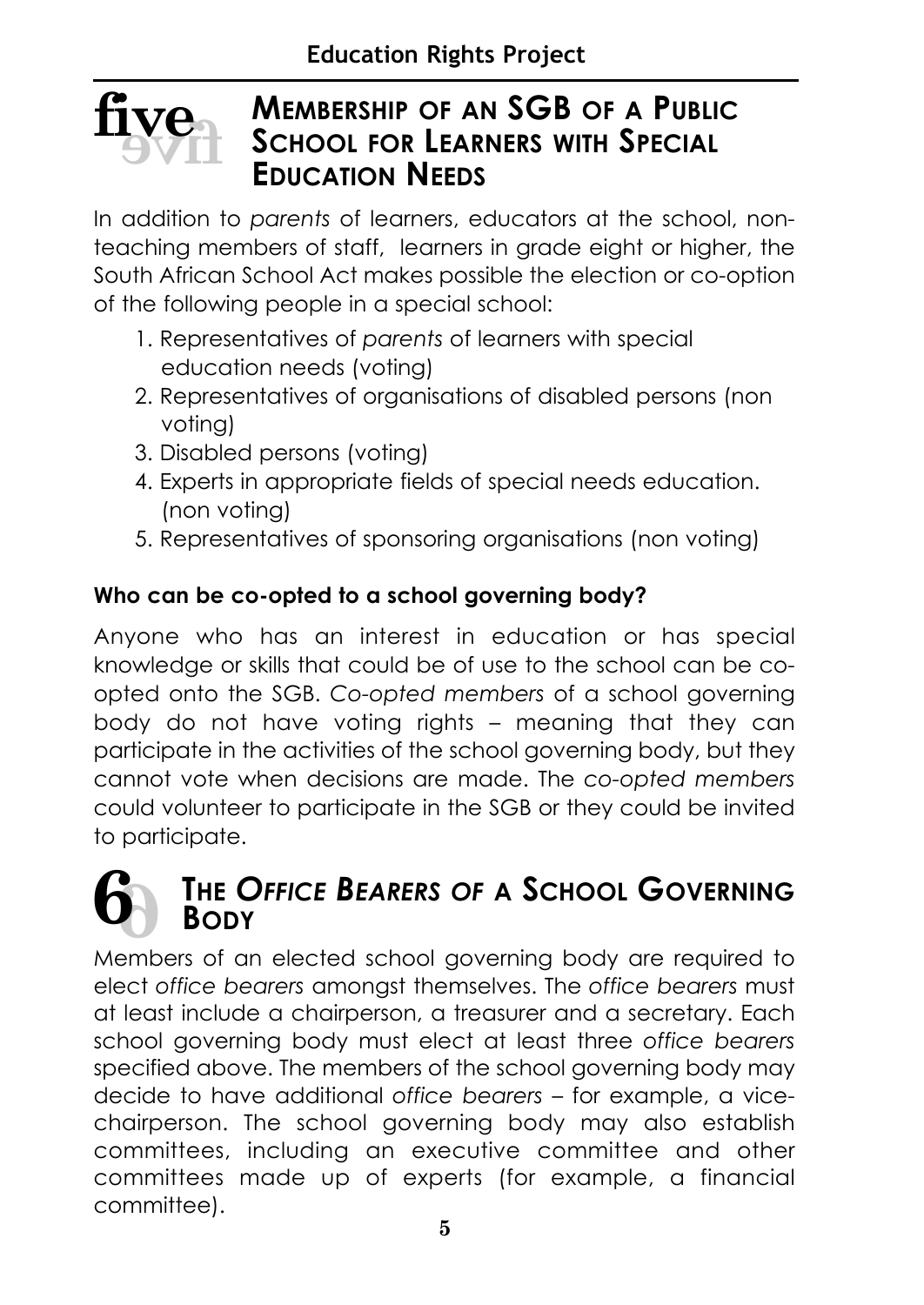A voting member of a school governing body must chair all committees of the SGB – *co-opted members* of the school governing body may not chair committees established by the school governing body.

# **Who can be a chairperson of a school governing body?**

The South African Schools Act states that only a *parent* who is not employed at the school can be a chairperson of a school governing body. The other members (educators, the principal, non-teaching staff, co-opted members and learners) of the school governing body are not allowed to hold the position of a chairperson of a school governing body.

# **How long can SGB members serve?**

Representatives of *parents*, educators and non-teaching staff of the school may serve on the SGB for a period of not more than three years. After their three-year term is complete, they can stand for re-election or they can accept to be *co-opted*. Unlike the other three categories of membership to the SGB, learner representatives can only serve on the SGB for a period of one year.

As with the other members of the SGB, learner representatives are allowed by the law to stand for re-election after their one-year term is finished. There is no limit on the number of times that a person can serve on the school governing body, either as an elected member or a *co-opted member*.

# **How long can SGB office bearers serve?**

All the *office bearers* of the SGB (Chairperson, Secretary, Treasurer and any additional *office bearers*) cannot serve for a period of more than one year without re-election. The law allows them to seek re-election after one year if they wish to continue as *office bearers* of the school governing body. The South African Schools Act does not put a limit on the number of times that a person can serve as an *office bearer* of a school governing body.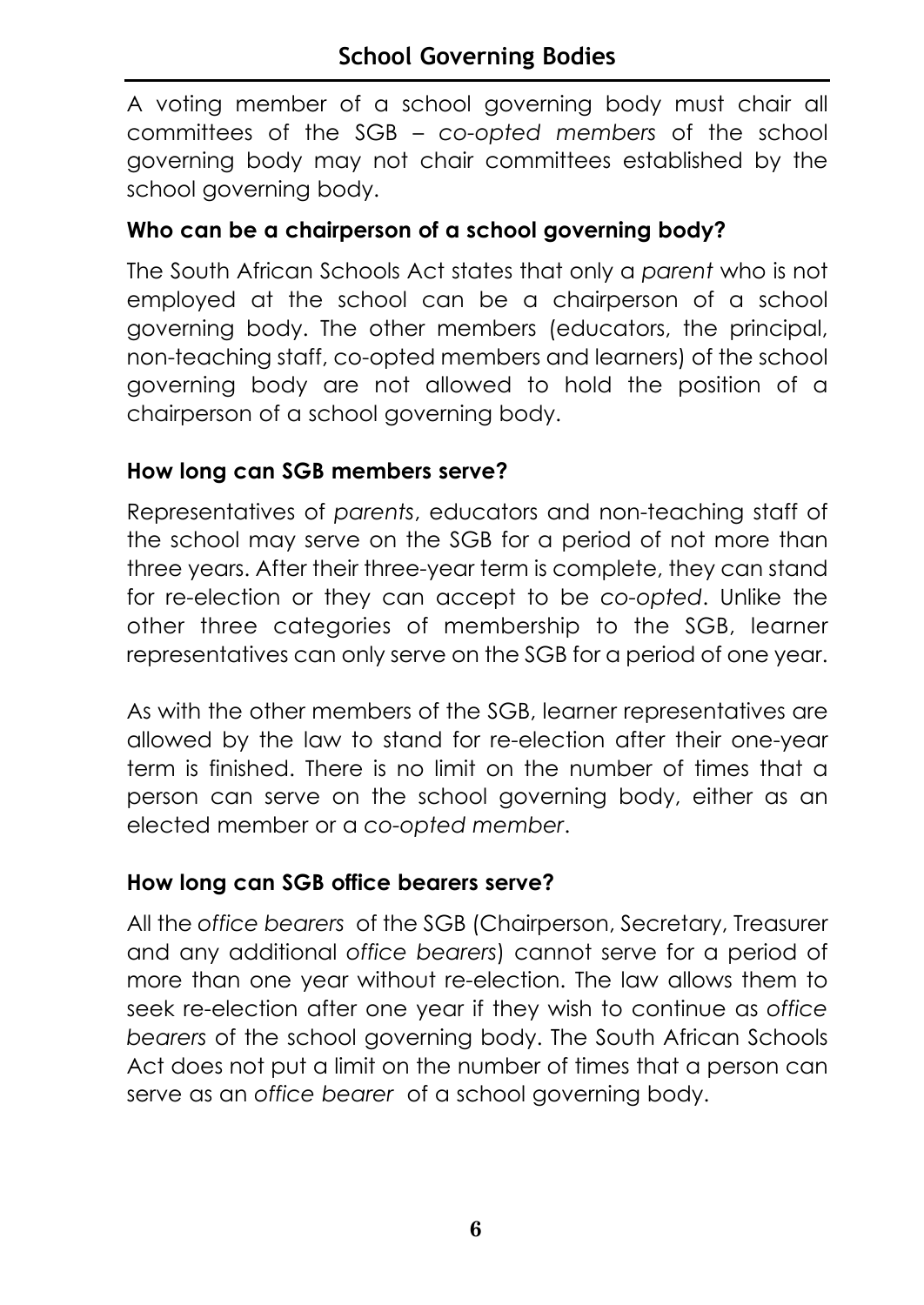# **WHAT ARE THE FUNCTIONS OF A SCHOOL GOVER WHAT ARE THE FUNC SEVEN** GOVERNING BODY?

The functions of the school governing bodies are divided into *ordinary functions*, which all school governing bodies must perform, and *allocated functions*, which are performed by schools that have been granted permission by the *Head of Department* (HOD) to perform them. The following are the *ordinary functions* of school governing bodies:

**Admission Policy Admission Policy**

1. The school governing body is required by the South African Schools Act to decide the admission policy of the school. Such an admission policy cannot unfairly discriminate on the basis of sex, 'race', religion, language or social class (wealth, income, profession). The admission policy should not use any means to exclude any learner(s) from a school, for example, schools are not allowed to test learners for purposes of selecting them for admission. (*See ERP booklet on admission policy*).

Language of Policy **Language of Policy**

2. The school governing body must decide the language of policy of the school. Such a language policy must promote *multilingualism* in the school as required by the South African Constitution and the education language policy (*See ERP booklet on language policy*).

Religious Policy **Religious Policy**

3. The school governing body must establish the religious policy, which is in line with the Constitution and other relevant laws of the country. The policy should not unfairly discriminate against any religion or anyone and it should treat all religions equally. Religious observances must be fair and they must be done freely and voluntarily. This means that the school governing body or anybody in the school cannot force or pressure any member of the school to participate in any religious observances (*See ERP booklet on religious policy*).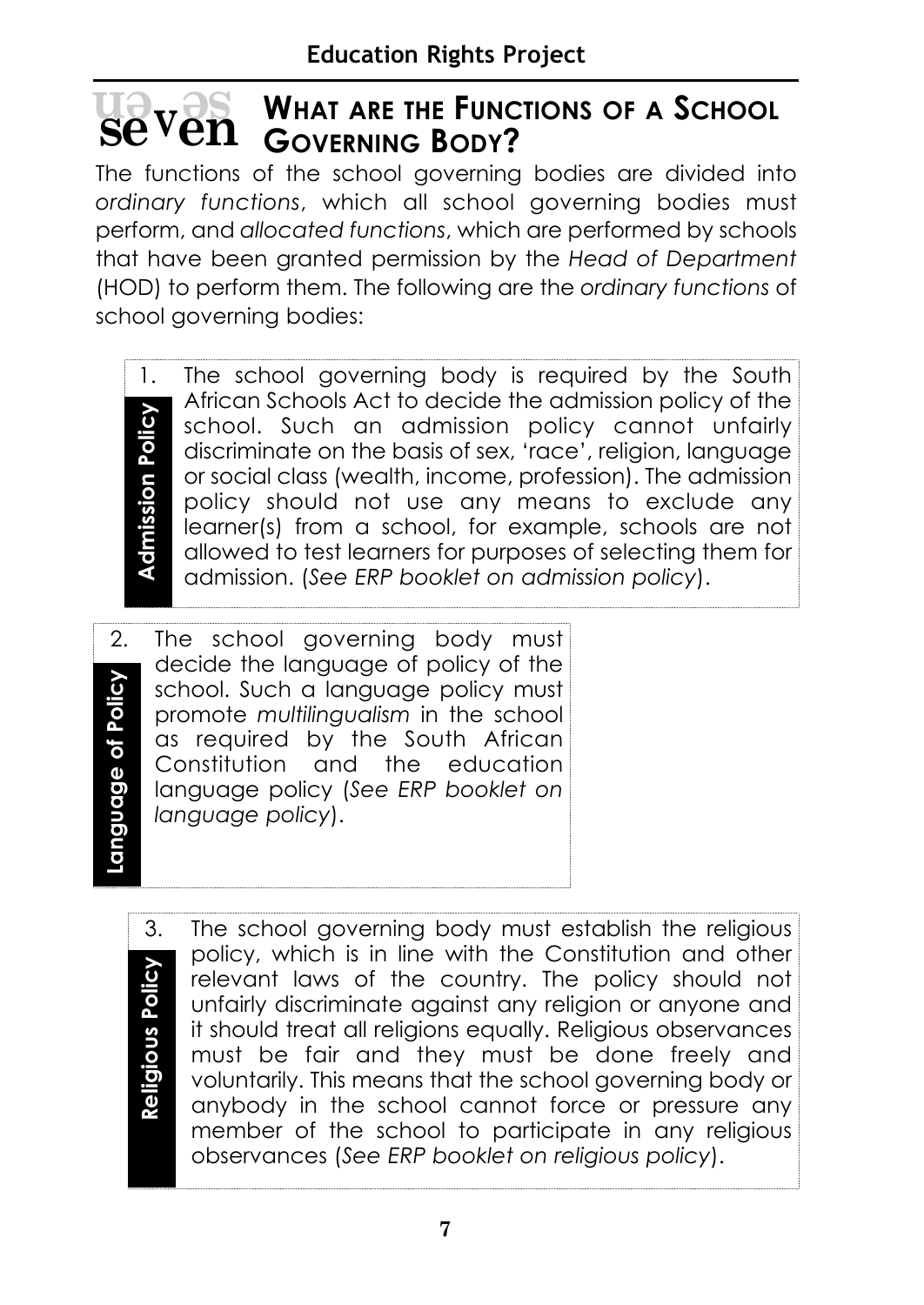# **School Governing Bodies**

4. The school governing body must *adopt* (agree to and accept) a school *code of conduct* in consultation with learners, parents and educators. The *code of conduct* cannot be in opposition to the Constitution or any law passed by the national or provincial government, which protects the rights of learners, parents or educators. This means, for instance, the school cannot decide that it will practice corporal punishment or that pregnant learners will not be allowed to continue with their education.

The aim of the *code of conduct* is not only to regulate the behaviour of learners, but also to regulate relations between learners and educators, educators and *parents*, and between learners and learners in a school. The *code of conduct* must state clearly which behaviour is acceptable and which behaviour is unacceptable in the school. It must also state how persons who break the rules will be dealt with. The aim of a *code of conduct* is to create a safe, supportive and productive school environment and the SGB must be guided by these aims when establishing a *code of conduct (See ERP booklet on bullying, corporal* **punishment and discipline in schools).**<br> **punishment** and educate cannot be in opposition to the passed by the national or pro-<br>
protects the rights of learners,<br>
means, for instance, the school<br>
practice corporal punishm

- 5. The school governing body must *adopt* a *constitution*, which is not in opposition to the Constitution and laws of the country. The actions of the school governing body will then be governed and guided by this *constitution.* The South African Schools Act states that the *constitution* of a school governing body should provide for the following: to the power of the school governing books and suided by this constitution.<br>African Schools Act states that the constitution of governing body should provide for the following:<br>a) A meeting of the school governing body the
	- a)A meeting of the school governing body that should take place at least once every school term.
	- b)Meeting of the school governing body with *parents*, learners, educators and other staff at the school, respectively, at least once a year.
	- c) Recording and keeping of *minutes* of school governing body meetings.
	- d)Making the *minutes* available to the *Head of Department* as and when it is necessary.
	- e) Reporting to *parents*, learners, educators and other staff of the school on its activities at least once a year.

At a minimum, the *constitutions* of all school governing bodies should include all of the above. The South African Schools Act states that the school governing body should submit a copy of its *constitution*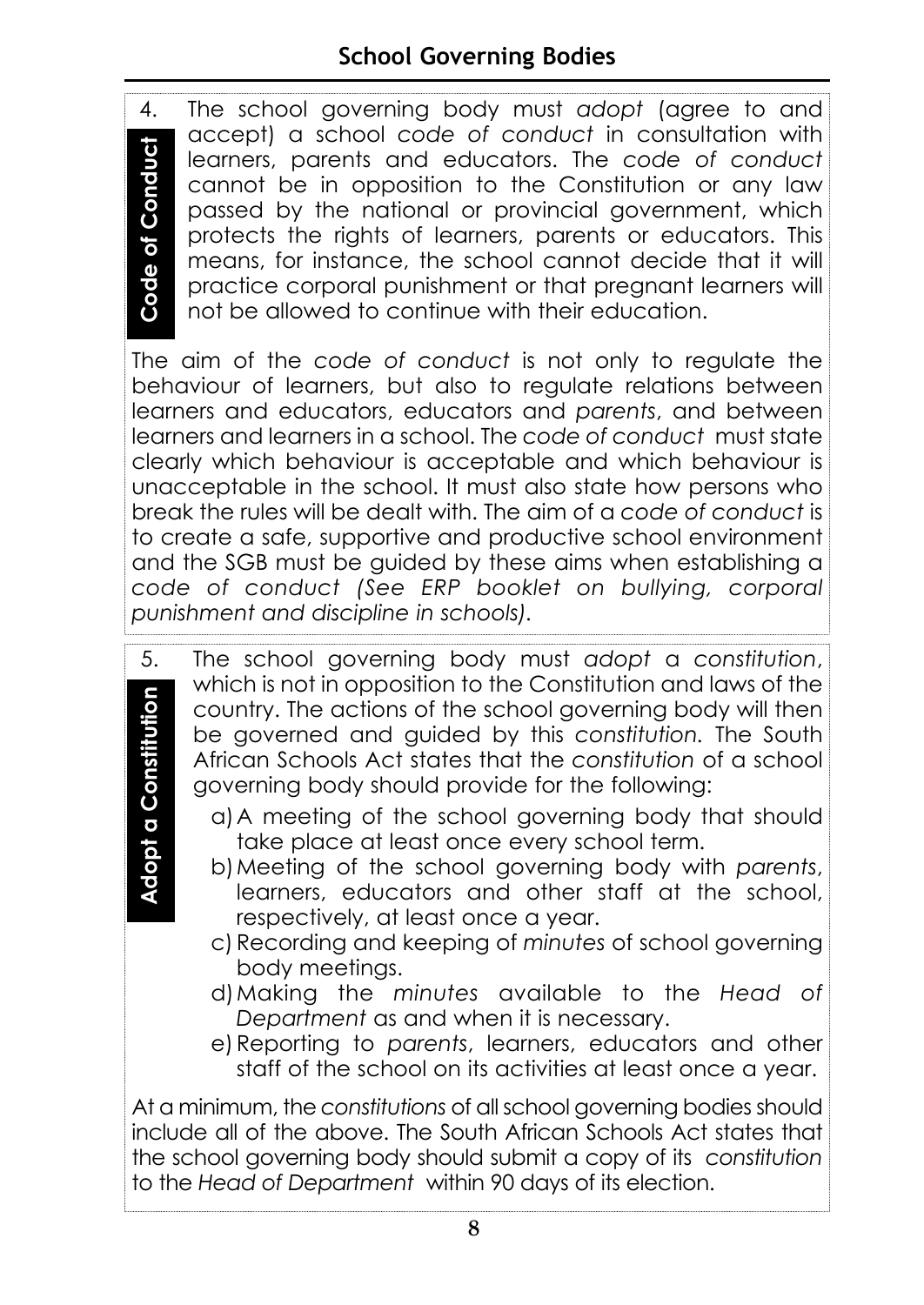# **Education Rights Project**

6. The governing body must promote the interests of the school and strive for the development of the school. Members of a school governing body must actively work to improve the school and avoid any actions that will undermine the school. For instance, the school governing body must make sure that the school fund is used correctly and that the school community is informed about how the school fund is used.

**Mission Statement Mission Statement**

7. The school governing body must develop a *mission statement*. This means that the school governing body with the participation of the school community should put in writing what they consider to be the direction, the purpose and the values of the school. Here the school governing body should strive to make the *mission statement* representative of the views of the school community so that the *mission statement* can hold the school community together.

8. The school governing body must support the **School Functioning School Functioning** principal, the educators and other staff of the school in performing their duties. The school governing body exists to make sure that the school functions properly.

**School Development**

**School Development** 

The School Day **The School Day**

9. The school governing body must decide the times of the school day. Such times should not be in opposition to the labour laws and any other relevant law of the country. This means that the school governing body may not force educators or any employee of the school to work outside the times stated in the labour laws or any relevant laws of the country. Should the school governing body want an employee of the school to work outside working hours determined by the law, then it should negotiate this with the concerned employee.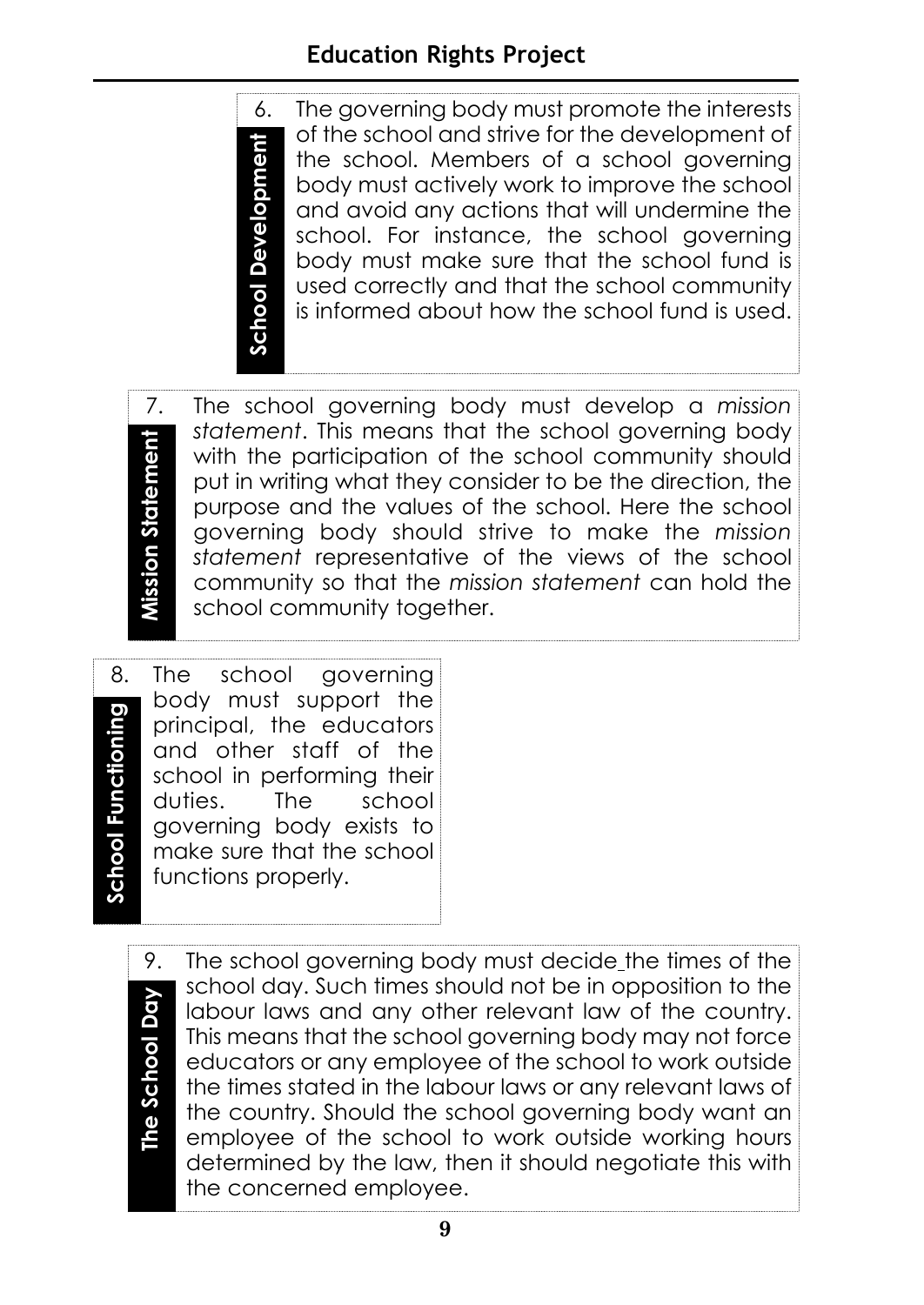10. The school governing body must administer and control the school's property, buildings and grounds **Property Administration Property Administration** occupied by the school. This means that the school governing body must look after these facilities. Unless, the school governing body has been granted permission to perform *allocated functions* it cannot make physical alterations and additions to the existing school property. Alterations can only be done by the Provincial Department of Education in consultation with the school governing body.

- 11. The SGB must encourage *parents*, learners, educators and other staff members of the school to render **Voluntary Service Voluntary Service** voluntary service to the school. For example, the school governing body can ask parents to help with the organisation of fund-raising events for the school or the school governing body could ask learners to participate in fund-raising activities. What is important here is that no one should be forced or be pressured to perform any duty for the school.
- 12. The SGB must recommend to the *Head of Department* the appointment of educators at the school. The **Appointment of Educators Appointment of Educators**recommendation should comply with the relevant laws. The school governing body interviews candidates for a particular post in the school and then recommends to the HOD the candidate it considers most suitable for the post. This applies only to the posts that are funded by the government – for additional posts that are funded by the school governing body, the decision to employ or not employ a candidate is taken by the school governing body.
	- The HOD can either employ a candidate recommended by the school governing body or reject the recommendation. If s/he decides to reject the recommendation then s/he should refer the selection process back to the school governing body. Then the school governing body has to restart the process of interviewing and selecting a suitable candidate and then make another recommendation to the *Head of Department*.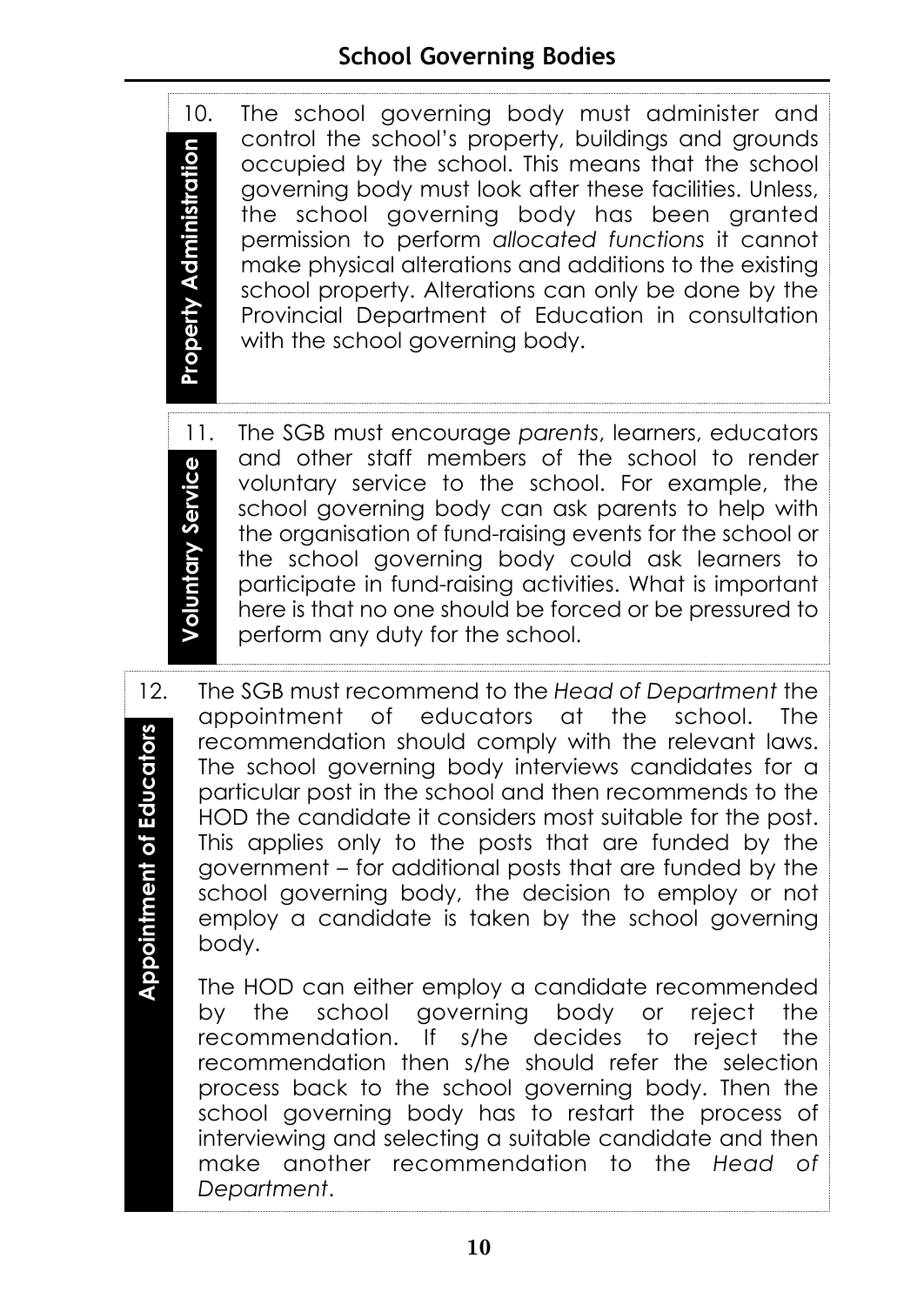**Educator Staff Appointment of Non-**Educator Staff **Appointment of Non** 

13. The SGB must recommend to the *Head of Department* the appointment of non-educator staff at the school. This means that the school governing body is responsible for interviewing the candidates for non-teaching posts in the school and to recommend to the HOD the candidates they consider suitable for the posts.

14. Carry out other duties determined by the minister in a government gazette. **Duties More Duties** These duties must be consistent with the South African Schools Act and More other laws of the country. The Minister of Education can add more responsibilities to the existing responsibilities of the school governing bodies.

**Opening School Facilities to the CommunityOpening School Facilities** to the Communit

15. Determine the conditions under which school facilities are made available to the community. If the school governing body intends to allow the community to use the school property (e.g. grounds, classrooms, school hall), then the school governing body should clearly state the conditions that will apply. For instance, the amount of time that a school hall can be used and when it can be used or what factors should be considered before permission to use any of the school facilities is granted to anybody. The value of allowing the community to use the school facilities is that the school will be able to strengthen ties with the community.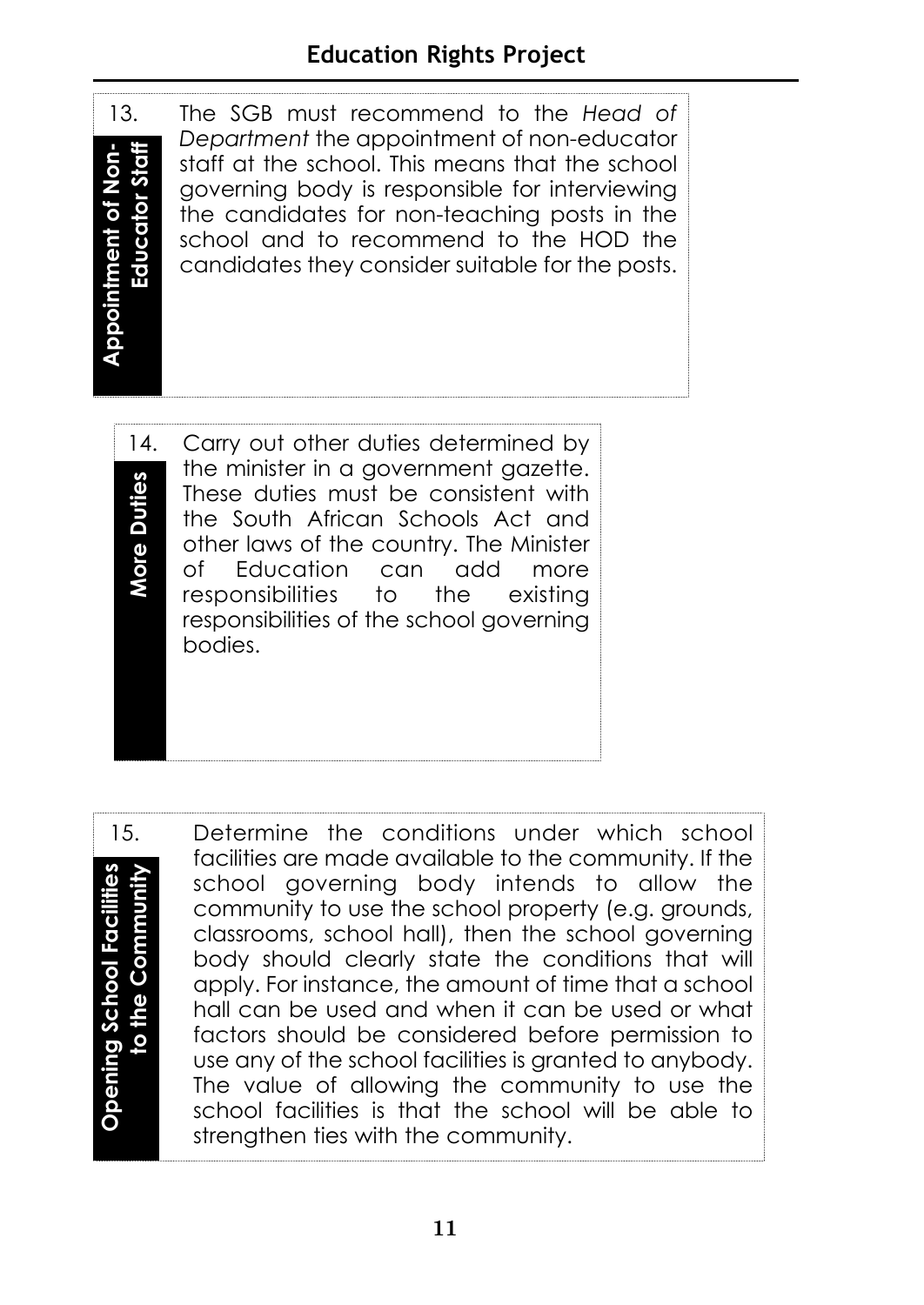

# **THE SGBS AND THE SCHOOL FUND**

- 1. The South African Schools Act states that the SGBs may have to find additional resources to improve the quality of education. This places a responsibility on the SGB to raise extra money for the school. The school governing body may organise fundraising activities including asking for donations from the public or business people to supplement the money provided by the government and the money raised through school fees.
- 2. The school governing body must **establish a school fund.** Any money received by the school should be paid into this fund. The money should be used for educational purposes at the school or to help another school and for the performing the functions of the school governing body (for example paying for travelling costs of SGB members while carrying out their SGB functions). This means that money raised by the school governing body cannot be used for purposes other than the ones stated above.
- 3. The SGB must open and **maintain a bank account** on behalf of the school. This means that the school governing body will decide who can withdraw money from the school's bank account and when can money be withdrawn. It also means that the school governing body must track all the money that comes in and out of the school's bank account.

In addition, the school governing body has a responsibility of making sure that the *financial statements* of the school are *audited* and to submit audited reports to the HOD within six months after the end of every *financial year*.

4. The school governing body is required to prepare an **annual** *budget* which shows the estimated *income* and *expenditure* of the school for the following year. The South African Schools Act states that the *Member of the Executive Council (MEC)* should provide school governing bodies with guidelines for preparing the *budget*. This means that the SGB can demand the *budget* guidelines from the MEC. The majority of the *parents* must agree with the *budget* at a general meeting organised by the school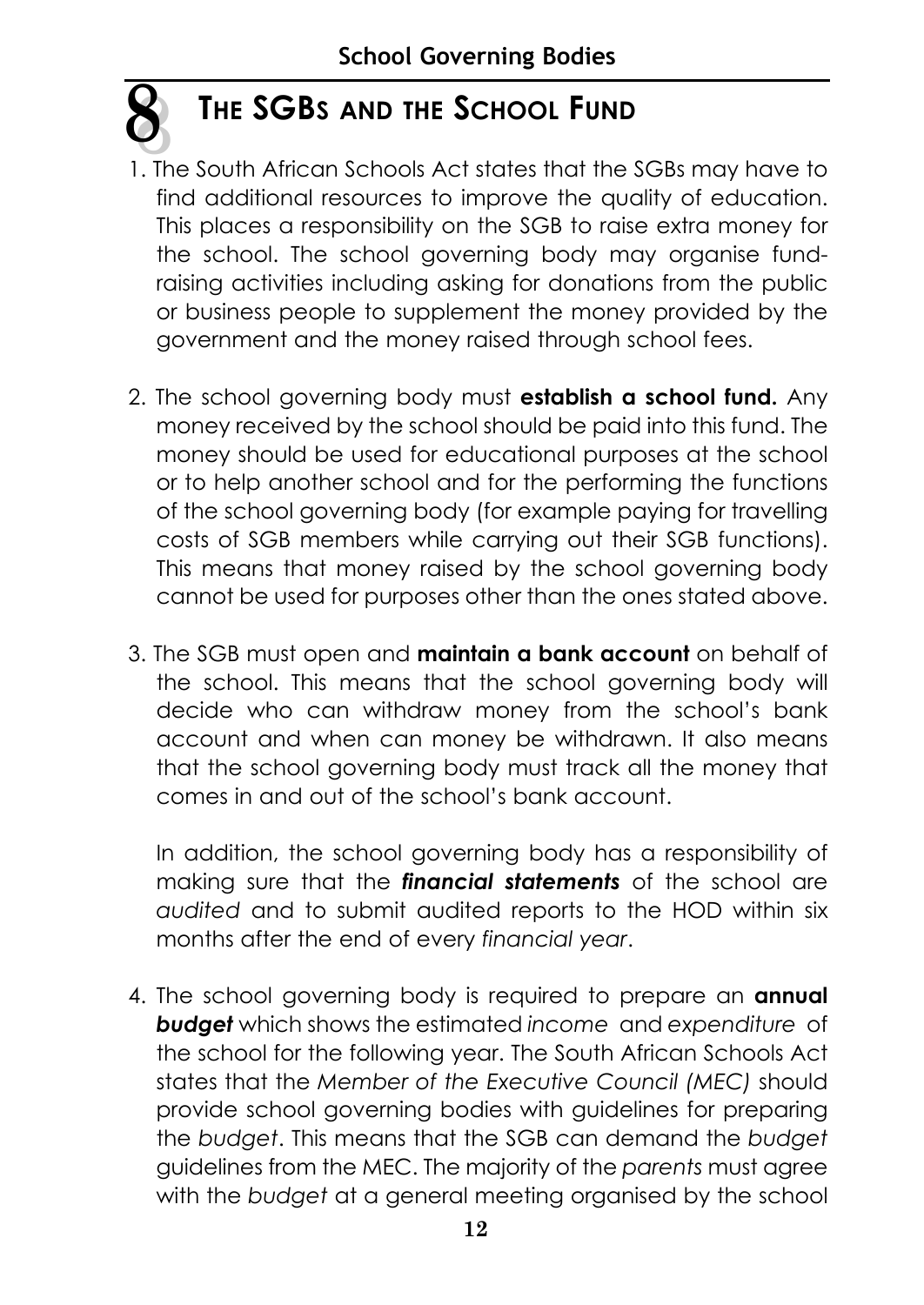governing body. The *parents*' agreement with the *budget* will be shown by the votes of parents present at the general meeting. *Parents* must be given a minimum of 30 days notice before the general meeting is held.

- 5. The school governing body must call a **general meeting of parents** where parents should discuss and decide whether they want to charge school fees or not. The decision to charge or not charge school fees is made by vote. If the parents decide to charge school fees then the parents must agree on the amount to be charged. The school governing body must inform all parents of their right to apply to pay only part of the school fees or to pay nothing at all if they cannot afford to pay. This is what is called *exemption* in the South African Schools Act. There are separate regulations which deal with *exemptions* from school fees (See ERP *booklet on the cost of schooling*).
- 6. **School governing bodies can take parents to court** if they do not pay the agreed fees and if they do not qualify for *exemption* from paying school fees. Before taking any parent to court the SGB must satisfy itself that the school fees were decided lawfully; the parent/s knew of the right to apply for an exemption and that the school offered to assist the parent to apply for an exemption. The ERP discourages the practice of taking parents to court. (*See ERP booklet on the cost of schooling*).

In addition to the above functions, a school governing body can make an application to the *Head of Department*, under section 21 of the South African Schools Act, to carry out *allocated functions*. The schools that are granted permission to perform *allocated functions* are called section 21 schools (after section 21 of the South African Schools Act).

The *Head of Department* allows the school governing body to perform *allocated functions* if s/he is convinced that the school governing body has the skills, the experience and the resources to carry out the functions. It is up to the school governing body to show that it has the capacity to carry out *allocated functions*.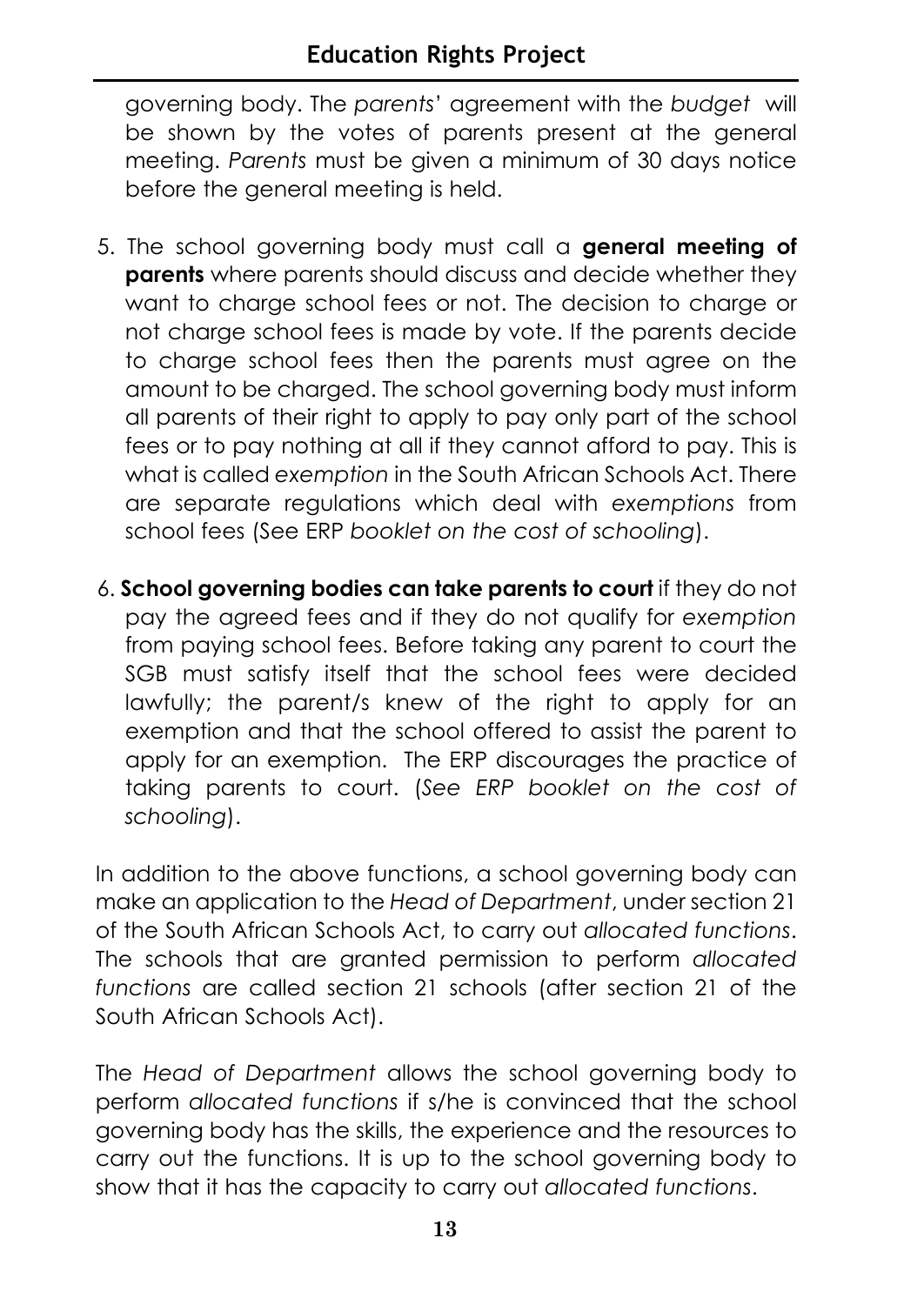In other words, the SGB must convince the HOD that it has the ability to carry out functions specified as *allocated functions*. If the HOD decides not to grant permission to a school governing body to carry out *allocated functions*, s/he must give reasons for that decision. The school governing body may *appeal* against the decision of the *Head of Department* if s/he decides not to allow it to perform *allocated functions*. The *appeal* should be addressed to the *Member of the Executive Council*.

# $\overline{\text{M}}$  **WHAT ARE THE ALLOCATED FUNCTIONS OF**<br> **NUTLE** THE SCHOOL GOVERNING BODIES? **THE SCHOOL GOVERNING BODIES?**

- 1.To maintain and **improve the school's property and grounds**. Here the school governing body could build additional classrooms or make any alterations to the existing property of the school. The school governing body decides how much money can be used for this purpose and pays whoever is involved in the additions or alterations. In cases where the school governing body has not been granted permission to perform *allocated functions*, the government decides how much money can be used for alterations or additions to the school property and pays those who are involved.
- 2.To determine the **extra-mural curriculum** of the school and the **choice of subject** options according to provincial curriculum policy.
- 3.**To buy textbooks, educational materials or equipment for the school**. In cases where the school has not been given permission to perform *allocated functions*, the government is responsible for buying textbooks and educational materials for the school.
- 4.**To pay for services to the school**. In cases where school governing bodies do not have permission to pay for services (for example water, electricity, and removal of rubbish) the government pays for these services.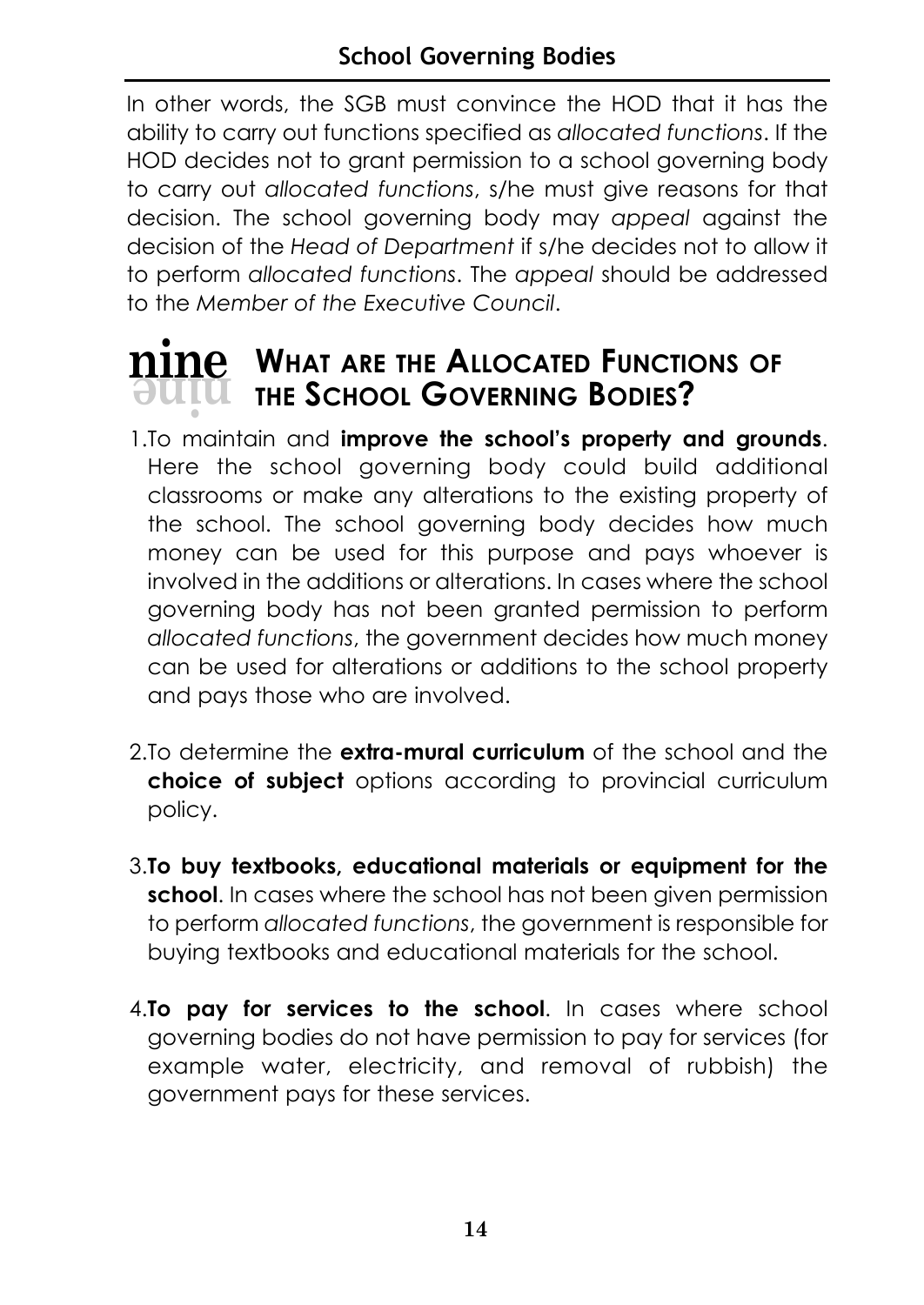# **WHAT IS THE DIFFERENCE BETWEEN SECTION 21 SCHOOLS AND NON-SECTION 21 SCHOOLS? 1010**

Section 21 schools (named after Section 21 of the South African Schools Act) are those that qualify to carry out *allocated functions* and non-section 21 are those that do not qualify to perform *allocated functions*. The advantage of section 21 schools over non-section 21 schools is that section 21 schools have more control over their *budgets*, and they can increase the number and type of subjects that learners can take at the school.

# eleven

# **CAN THE SCHOOL GOVERNING BODY SUSPEND OR EXPEL A LEARNER?**

The school governing body can only *suspend* a learner in consultation with the HOD for a period of one week in response to an offence that a learner has committed. The law states that it is only the HOD who can expel a learner from a school. Expulsion of a learner may be considered in a serious case (for example, if a learner is found guilty of assault). If the HOD decides to expel a learner from school, the learner can *appeal* to the MEC. The learner should be given a fair hearing before s/he can be suspended or expelled from school. A learner charged with committing an offence has the right to be represented in a disciplinary hearing (See ERP booklet on school discipline).

# **Limitations on the functions of the school governing bodies**

- 1.A member of a school governing body who is a minor (that is under the age of 18) cannot enter into contracts on behalf of the school governing body. In addition, a member of the SGB who is a minor cannot vote on issues that result in a legally binding contract between the SGB and another body or organisation.
- 2.Any member of a school governing body who has a personal interest in a matter discussed at a meeting of the school governing body, must leave the meeting when the matter is discussed and a decision is made. For example, if a member of an SGB wants to take part in the feeding scheme programme s/he cannot be part of a meeting that discusses suppliers for the scheme.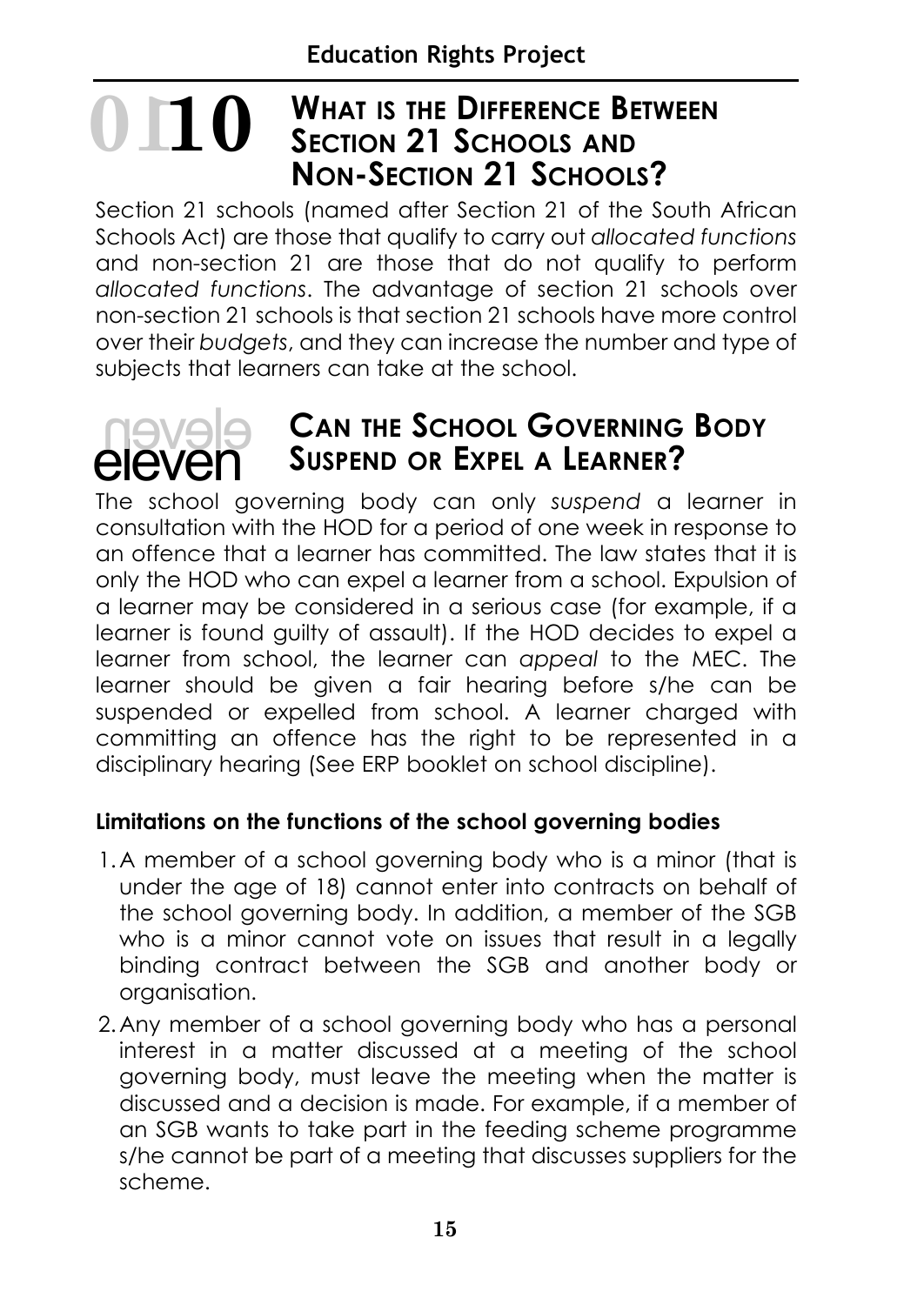# **When can the functions of a school governing body be withdrawn?**

The *Head of Department* may withdraw the functions of a school governing body when the school governing body does not act in the best interest of the school – e.g. uses the school fund for personal gain or steals from the school. The HOD will then first inform the school governing body of his/her intention to withdraw the functions of the SGB before s/he actually withdraws the functions. The school governing body is given a chance to respond to the *Head of Department's* intention to withdraw its functions. The HOD is required by the law to consider the SGB's response before s/he takes any action. In cases of urgency the *Head of Department* may withdraw the functions of the school governing body without giving reasons. S/he could give reasons after the action has been taken.

For example, when there are serious differences between members of the school governing body which in the HOD's judgement could threaten the lives of some members of the SGB. The school governing body may *appeal* against the *Head of Department*'s decision to withdraw its functions if it feels that the decision is not fair or reasonable. The *appeal* is made to the MEC.

# **What happens if a school governing body fails to perform its functions?**

If for any reason a school governing body fails to carry out its functions, the HOD must appoint people to perform the functions of the SGB. The HOD can only appoint people for this purpose for three months, which can be extended by another three months up to a maximum of one year. The South African Schools Act states that the HOD must make sure that a new school governing body is elected within one year.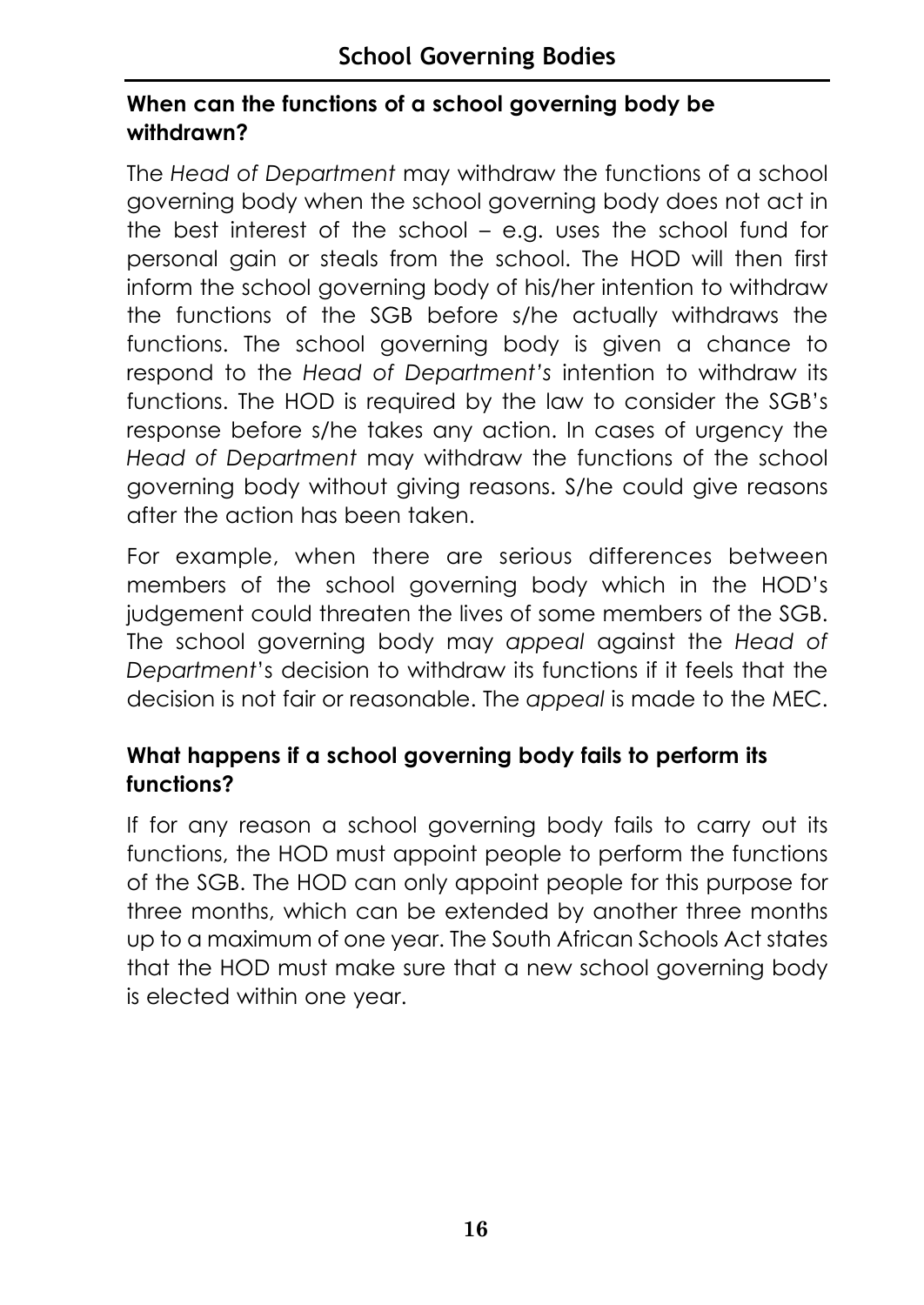### **WHAT SUPPORT CAN SGBS EXPECT FROM THE DEPARTMENT OF EDUCATION? 12 12**

Section 19 of the South African Schools Act states that the Provincial Department of Education is responsible for providing training to the school governing bodies. The Department has a duty to provide the actual training or the resources for the school governing body to get trained. This means that the school governing bodies can demand training from the Provincial Department of Education.

The school governing body must take the initiative in identifying areas in which it needs training (for example financial management or how to chair a meeting). What should a school governing body do if no training is provided? The SGB can approach its district office for training or any support the SGB may need.

In addition, the *Head of Department* has a responsibility to make sure that the principal and other officers of the Department of Education assist the school governing bodies. This suggests an active role for the HOD in ensuring that enough support is given to the school governing bodies – meaning that even if the HOD is not approached for help by the school governing body, s/he should put in place means to support the smooth working of all SGBs.



# **CAN A SCHOOL GOVERNING BODY JOIN AN ASSOCIATION OF SCHOOL GOVERNING BODIES?**

Yes. A school governing body can voluntarily join an association that represents school governing bodies. The decision to join a voluntary organisation rests with the school governing body. As with all the activities and actions of the school governing body, joining a voluntary association must be done in the best interests of the school.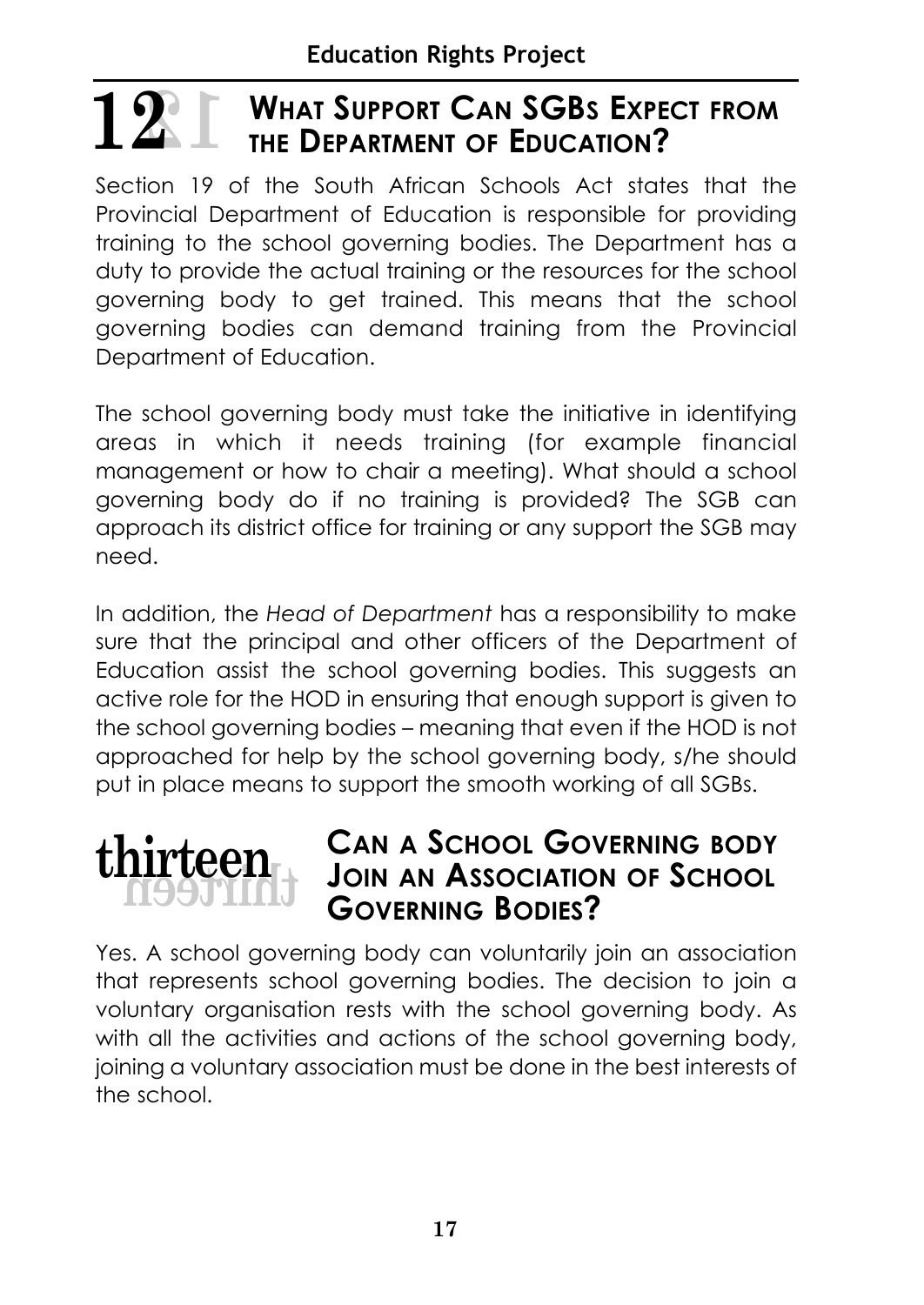# **CAN A SCHOOL PAY MEMBERS OF THE SGBS FOR THEIR SERVICES? 14 14**

No. The South African Schools Act states that SGB members can only claim for costs incurred in carrying out their duties. For example, if a member of a school governing body travels to a meeting with a district official on behalf of the school governing body, then that SGB member should be paid money for travelling, but s/he cannot be paid for the time s/he spent in the meeting.

# **CAN A SCHOOL GOVERNING BODY EMPLOY ADDITIONAL EDUCATORS? fifteen fifteen**

Yes. Additional educators employed by the SGB will be paid directly from the school fund. The government will not pay the additional educators employed by the school governing body and cannot be held responsible for their payment.

# **Can an SGB pay extra money to educators employed by the government?**

Yes. The school governing body can pay extra money (for example, money for extra work done by an educator) to educators employed by the government provided that the SGB gets permission from the *Head of Department* to pay extra money to the educators. The law requires that extra monies paid to educators by the SGB be reflected in the *financial statement* of the school.

# **PROPOSED CHANGES TO THE LAW 16 16**

The National Department of Education proposes changes to the South African Schools Act and the Employment of Educators Act. These changes will have a direct impact on the functions of school governing bodies. The government is currently considering the proposed changes. Some of the changes are likely to be made in the first quarter of 2006. The following is a summary of the proposed changes: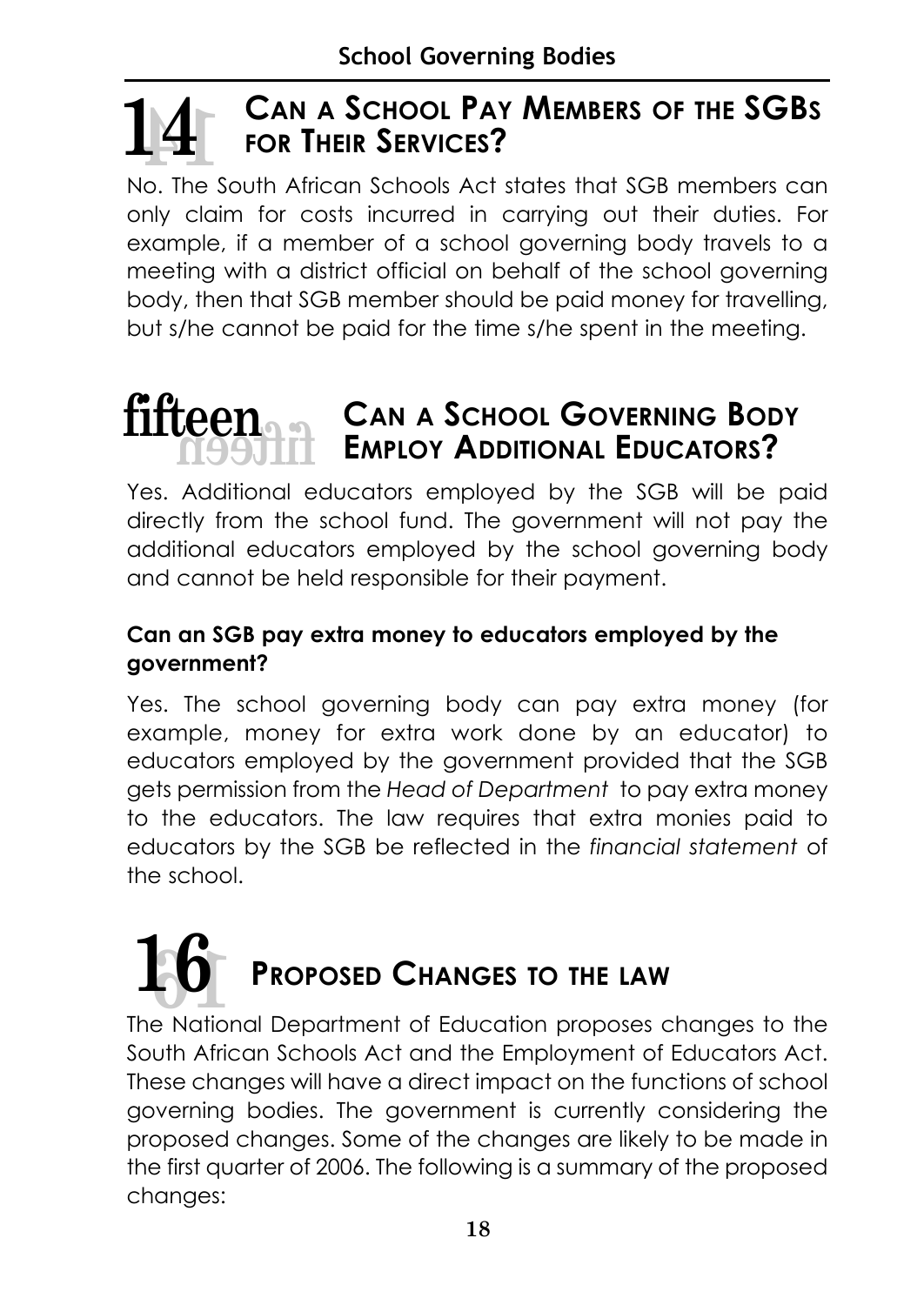- · At the moment school governing bodies can *suspend* a learner from school in consultation with the HOD. The proposed changes require that the HOD agree with the SGB before a learner is suspended. This means that the power of the SGB to *suspend* a learner from school will be reduced and that the HOD has a final say in the suspension of learners.
- · The school *quintiles* (categories), which determine **allocation of state funds** to schools, will now be decided by the national Minister of Education. At the moment they are decided by the provinces. The intention behind this change is that schools that fall into the same quintile should receive the same amount of funding regardless of the province in which they are located. The law might also stop schools that fall into certain *quintiles* (categories) from either charging school fees or will limit the charging of school fees.
- · The law will make it clearer that it is **illegal to force parents** who qualify for exemption **to pay school fees**. In the case of those who qualify for partial *exemption*, the school governing body can only use the law to recover the part that the parent owes.
- · In cases where a home of a parent is taken to recover outstanding school fees, the proposed law makes provision for the parent involved to be provided with **alternative accommodation**.
- · The law further makes it **illegal for a school to exclude learners** from certain activities of the school because they have not paid compulsory school fees. The Department of Education points out that despite the provisions of the South African Schools Act, which says that learners cannot be discriminated against, schools still use illegal means (like refusing learners who owe school fees to go on educational trips of the school) to discriminate against learners who have not paid compulsory school fees. The proposed change seeks to tighten the current clauses.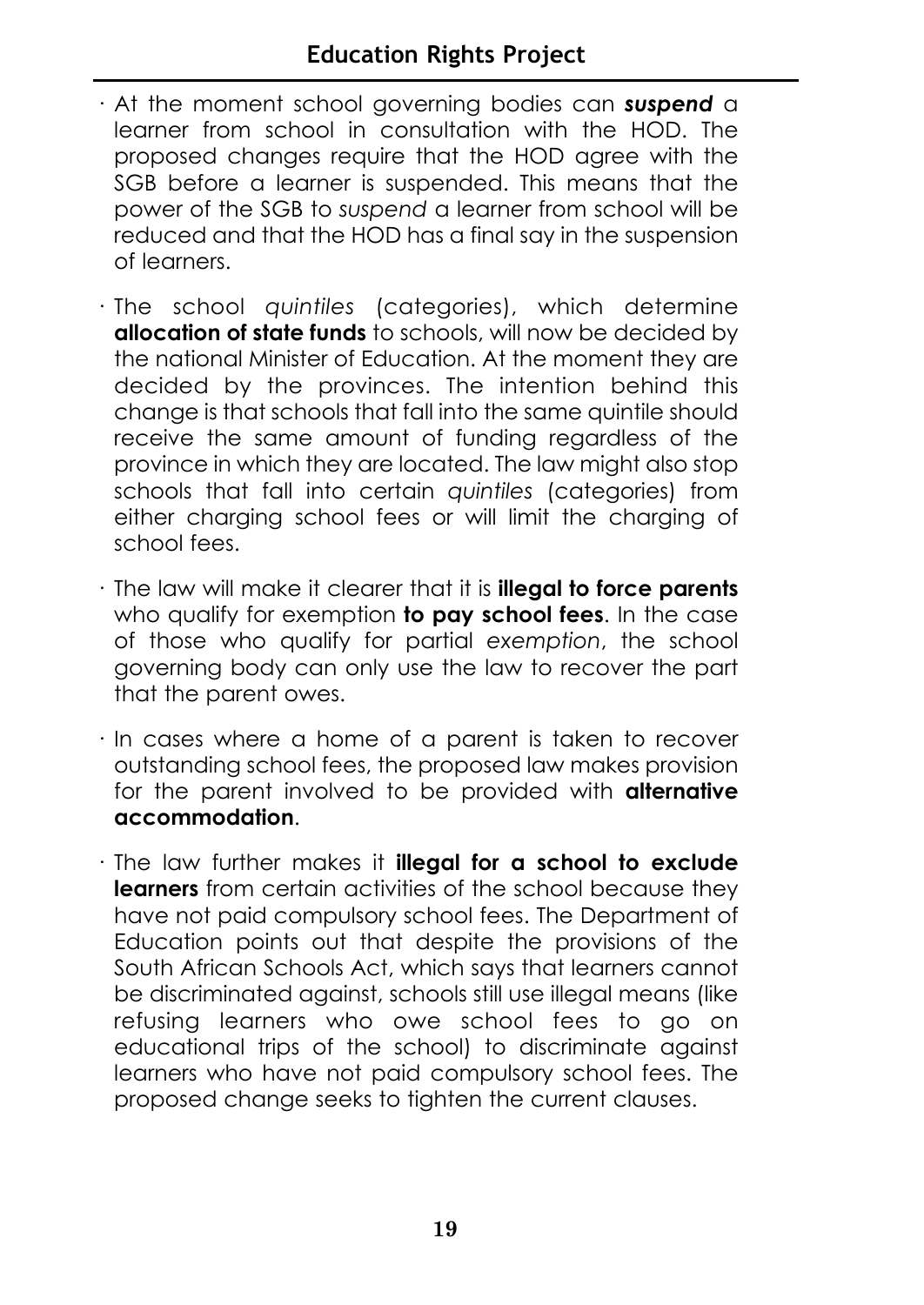- · School governing bodies will be expected to take into account the effect of exemptions when they work out *budgets*. This means that the SGB must first look at the number of learners who qualify for *exemption* and the number of those who do not qualify for *exemption*. After this the SGB must work out a *budget* showing the amount of money they expect to raise through school fees. This amount of money should include learners who do not qualify for *exemption* and it should also include the portion payable by those who qualify for partial *exemption.*
- · The laws will also make it clearer that the charging of **registration fees**, administration fees or any fee (except compulsory school fees) is **illegal**. This is aimed at stopping the practice of making parents pay registration or other fees before their children are considered for admission at certain schools or before they are given textbooks.
- · The law also makes it **illegal to charge different compulsory school fees** based on the fact that learners are doing different subjects. For example learners in a science programme (which requires more facilities) cannot be charged higher fees than learners in a social science programme.
- · The school governing body will be required to ask for permission from the HOD before it can **dispose of certain school assets**. The aim of this proposed change to the law is to protect the assets of the school from abuse by school governing bodies or any member of the school.
- · The proposed change to the **Employment of Educators Act** deals with the appointment of educators recommended by the SGB. At present SGBs recommend a candidate for appointment to the HOD, and if the HOD does not agree with the SGB's recommendation s/he can ask the SGB to repeat the process of selecting a suitable candidate. SGBs must now recommend three candidates for appointment. The SGB must indicate the candidates in order of preference. The proposed change to the law will make it possible for the HOD to appoint any educator from the three top candidates on the list of educators recommended by the SGB.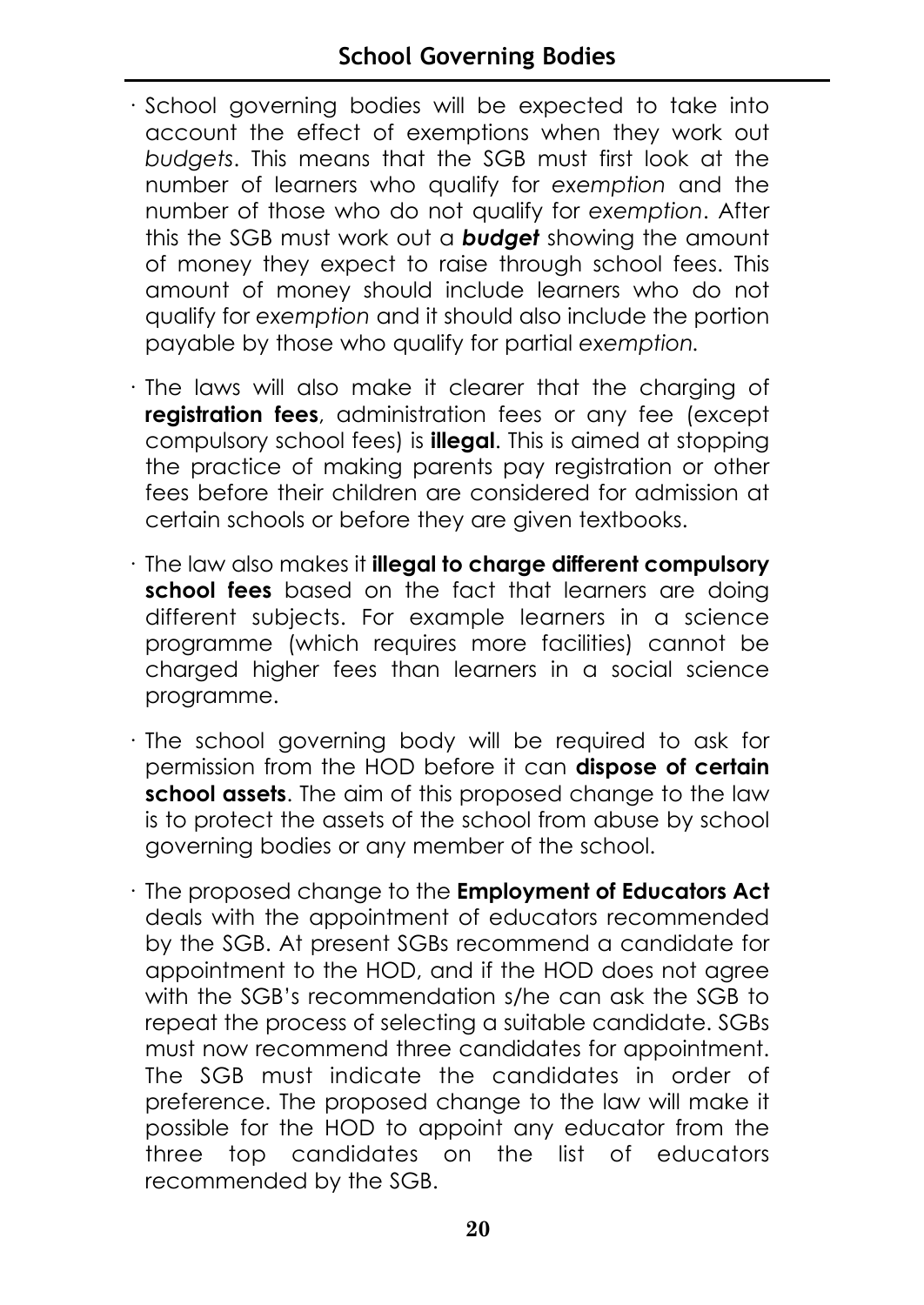# **Seventeen WORD** LIST

 $GGU$  (explanations of italicised words)

- **Adopt**  This means to agree to a document and accept it as a guide for action or behaviour.
- **Allocated functions**  These are functions specified in the South African Schools Act (SASA) which can be carried out only by qualifying SGBs. The school governing bodies have to apply for permission from HOD to perform these functions.
- **Appeal**  This is a formal request for a decision to be changed. Normally the formal request is made to a higher body or person than the one that made the decision.
- **Audit**  To audit financial statements means to officially examine the statements to make sure that they are prepared correctly. A qualified and independent accountant does the examination.
- **Budget**  A financial plan drawn up by the school governing body stating how much money it intends to raise and how much money it intends to spend.
- **Code of conduct**  Is a document that sets out rules and responsibilities within which members of the school are required to act and what actions will be taken against those who break them.
- **Co-opted Members** Members of the SGB who were not elected to the school governing body and do not have a vote. These members participate in the school governing body by invitation.
- **Constitution**  A constitution is a document that sets out basic rules and principles of an organisation. It sets out the aims, how they will be achieved, how decisions are made and how disagreements will be resolved.
- **Decentralisation** to decentralise government or a large organisation means to give greater responsibility and authority to the local departments or local population.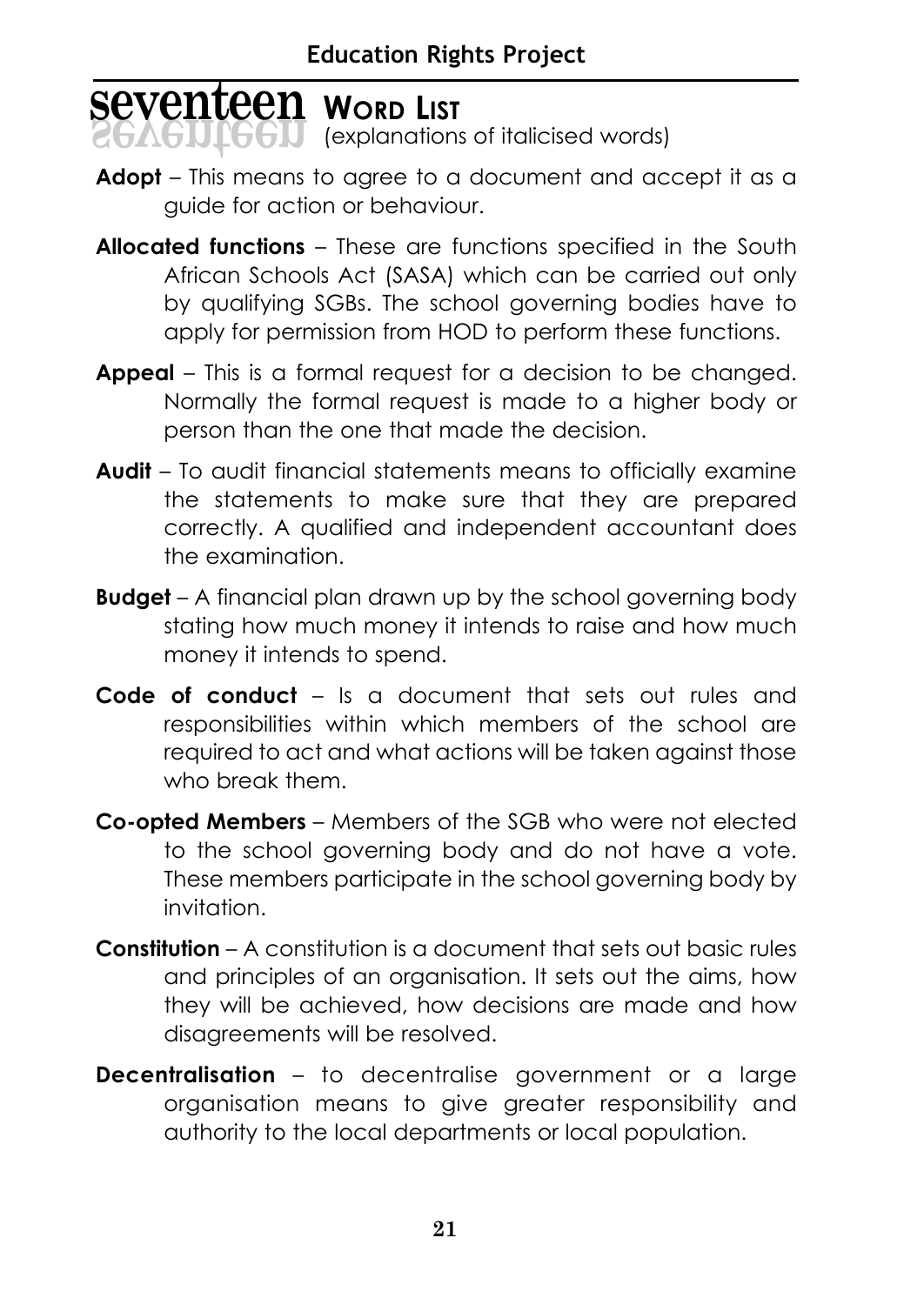- **Exempted** To be exempted from a rule or a responsibility means that one is not bound by that rule or that responsibility. In the case of exemption from school fees it means that those who qualify for full exemption are not required to pay school fees and those that qualify for partial exemption pay only a portion of the total school fees charged by the school.
- **Expenditure** This is the money that the SGB spends on the school and in performing the functions of the SGB.
- **Financial Year**  A financial year is a twelve months period used for reporting about the use of money by a school governing body or an organisation. It can start in any month of the year, in the case of the school governing body, SASA states that it should start in January of each year.
- **Financial statement** This is a statement that shows how much was received and how much was used by the school governing body and what it was used for.
- **Head of Department (HOD)** In the South African Schools Act the Head of the Department is the head of a provincial Department of Education.
- **Inclusivity**  Means that an organisation or a body (in this case a school governing body) works according to the principle of non-discrimination.
- **Income** This is the money that the SGB receives (including government subsidies, school fees and money from fund raising activities).
- **Juristic person** this is a status in law which enables an institution like a school to be able to have rights and obligations like a natural person (human being). The school can enter into a contract because it has this legal status – meaning that it can sue and be sued.
- **Mandate** If a school governing body has a mandate, it means that it has the authority to carry out tasks or policies because it has been voted in for that purpose.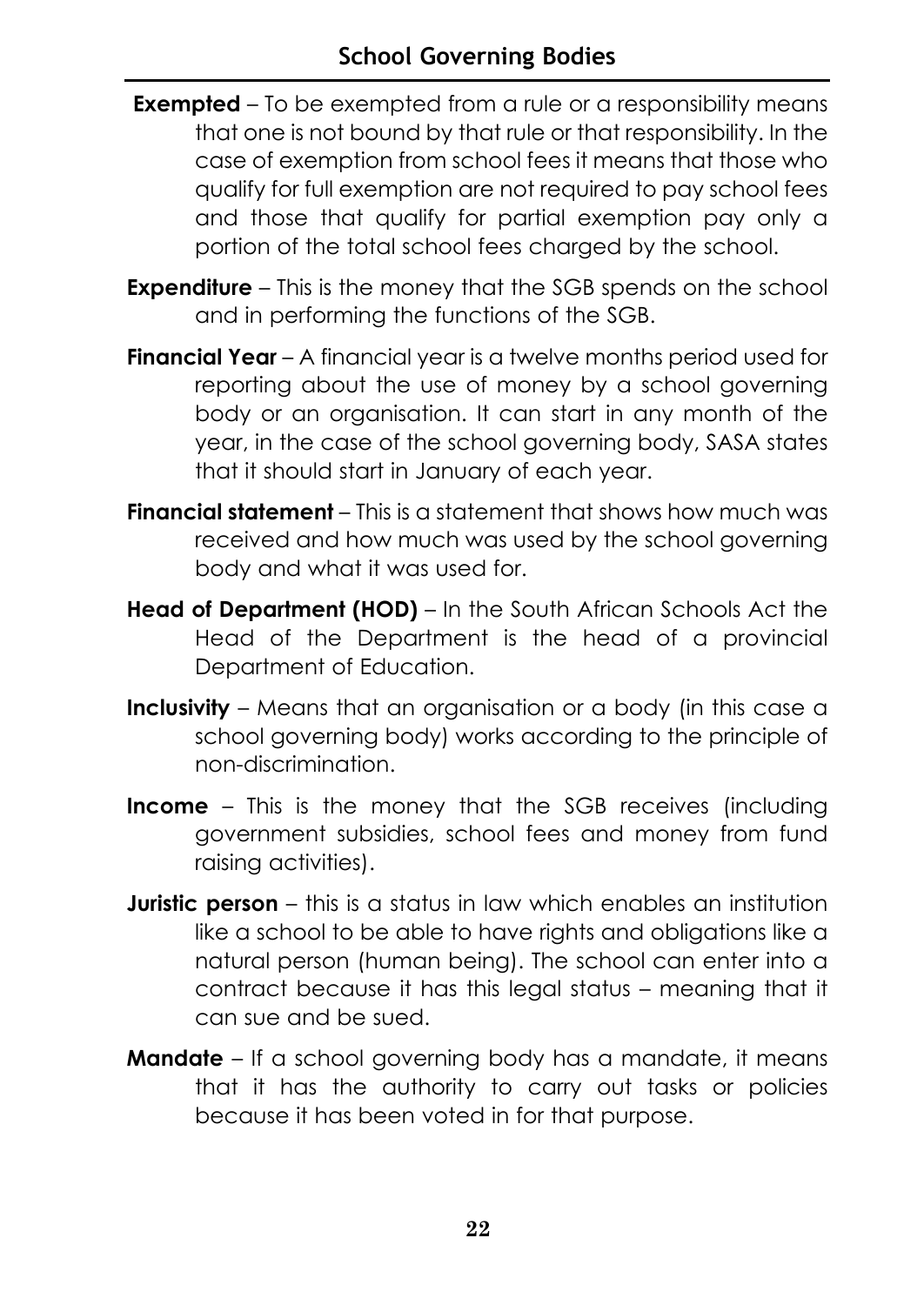- **Member of the Executive Council (MEC)** The MEC is the provincial minister of education and s/he is assisted by the HOD in implementing the education programmes of the province.
- **Minutes**  An official record of a meeting.
- **Mission statement** A brief statement that describes the aims and values of the school.
- **Multilingualism –** A person is multilingual if s/he is able to communicate in more than two languages.
- **Office bearers** These are persons entrusted with official duties in an organisation or body (in this case a school governing body). They are often called the executive committee of an organisation.
- **Ordinary functions** These are functions that all school governing bodies must perform.
- **Parent** A parent in this context means a parent, guardian or a caregiver of a learner.
- **Quintiles** Are five categories into which South African public schools are grouped for purposes of deciding how much money schools will receive. In general, the 'poorer' the school community the more money the school will receive and the 'richer' the school community the less money it will receive from the government.
- **School Management Team** The team is made up of the principal, the deputy principal and the heads of departments in the school. The team is responsible for day-to-day management of the school.
- **Suspend** This means that a learner is stopped from attending school for a period of time in response to a serious offence the learner is suspected of having committed.
- **Task Team**  is a group of people appointed or elected to carry out a time-bound activity or activities (in most cases they are appointed by governments).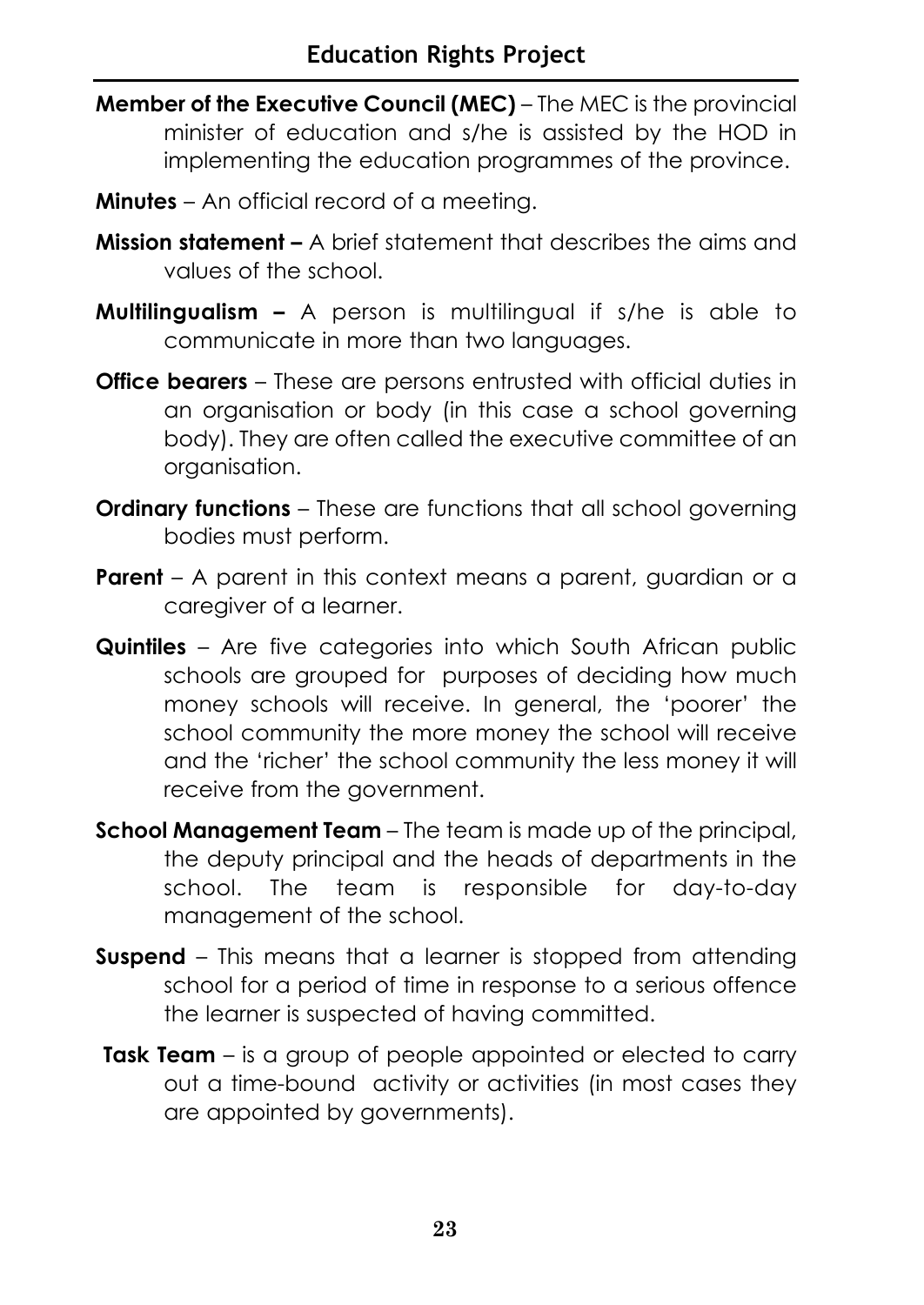# **18 18**

# **USEFUL CONTACTS**

# **Associations of School Governing Bodies**

Federation of Associations of Governing Bodies of South African Schools (FEDSAS) National – Tel: (051) 522 6903

National Association of School Governing Bodies National – Tel: (011) 403 6131

# **Government**

# **Provincial Co-ordinators**

Education Management Development and School Governance

# **Eastern Cape**

Tel: (040) 606 4205 Private Bag X0032 Bisho 5608

# **Free State**

Tel: (051) 407 4041 or (051) 4003 Swarts Building 55 Elizabeth Street Bloemfontein 9300

# **Gauteng**

Tel: (011) 355 0511 or (011) 355 0476 111 Commissioner Street Johannesburg 2000

# **KwaZulu-Natal**

Tel: (0358) 874 3594 or (0341) 32200 PO Box Dundee 4001

**National Department of Education**

School Governance Hotline (Toll free) 0800 202 933

# **Limpopo**

Tel: (015) 297 0895 Private Bag X9489 Polokwane 0700

# **Mpumalanga**

Tel: (013) 297 633 The Oaks Building Long Street Middelburg 1050

# **North West**

Tel: (0140) 873 428/9 Private Bag X2044 Mmabatho

# **Northern Cape**

Tel: (0152) 970 895 Private Bag X5041 Kimberley 8306

# **Western Cape**

Tel: (021) 403 6236 Private Bag X45 Parow 7500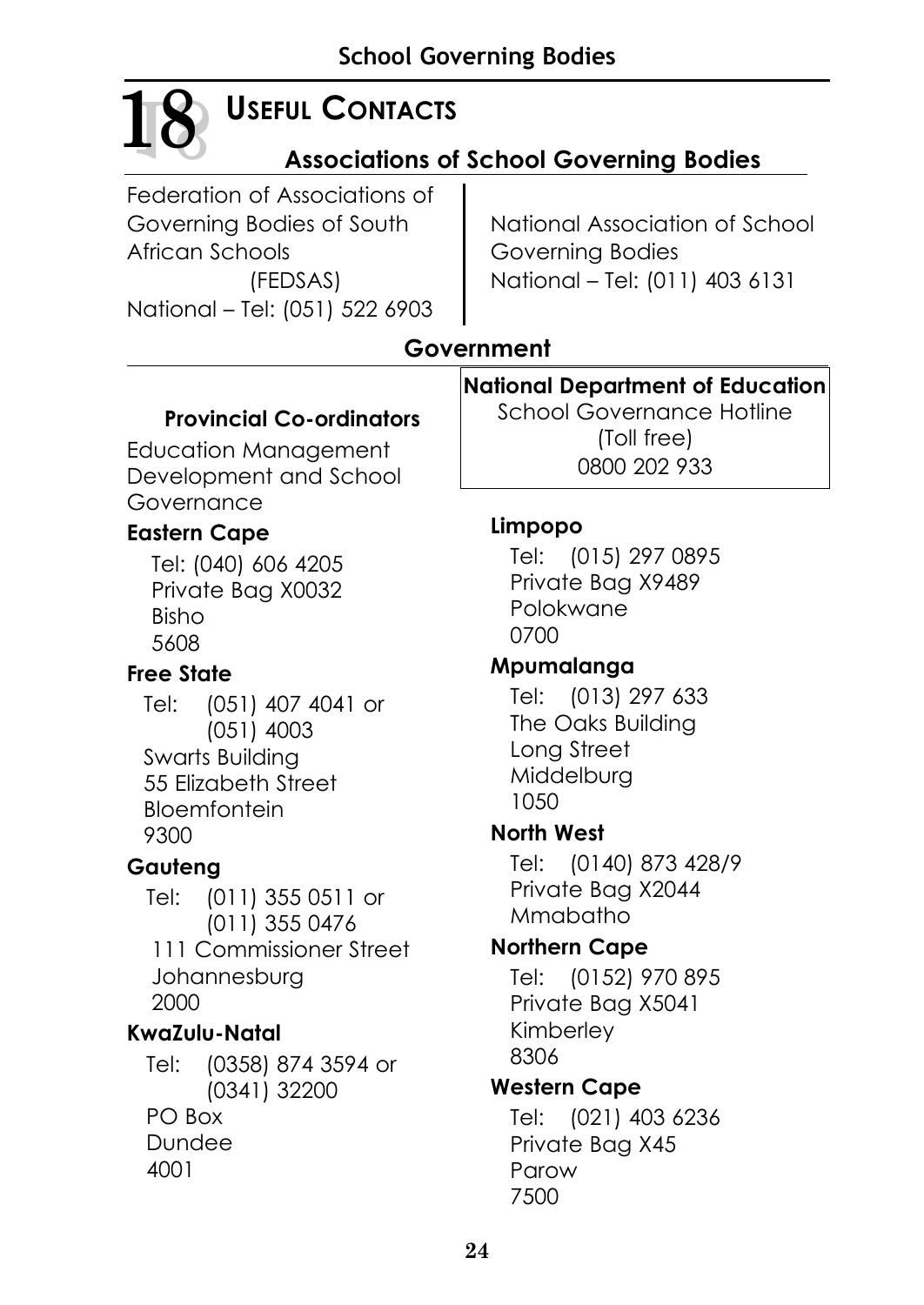# **Training Organisations**

# **Khanya College**

Tel: (011) 832 2447 or (011) 834 1609 PO Box 5977 Johannesburg 2000

### **Management of Schools Training Programme**

Tel: (011) 403 1614 Po Box 633 Auckland Park 2006

### **Institute of Training and Education for Capacity building (ITEC**)

Tel: (043) 743 8333 8 Park Avenue P.O. Box 549 East London 5200

# **Matthew Goniwe School of Leadership and Governance**

Tel: (011) 830-2200 Postnet Suite no.161 Private Bag X9 Melville 2109

## **National Centre for Human Rights Education and Training (NACHRET)**

Tel: (011) 484 8300 Private Bag 2700 Houghton Johannesburg 2041

# **Schools Development Unit (SDU)**

Tel: (021) 650 3276 School of Education University of Cape Town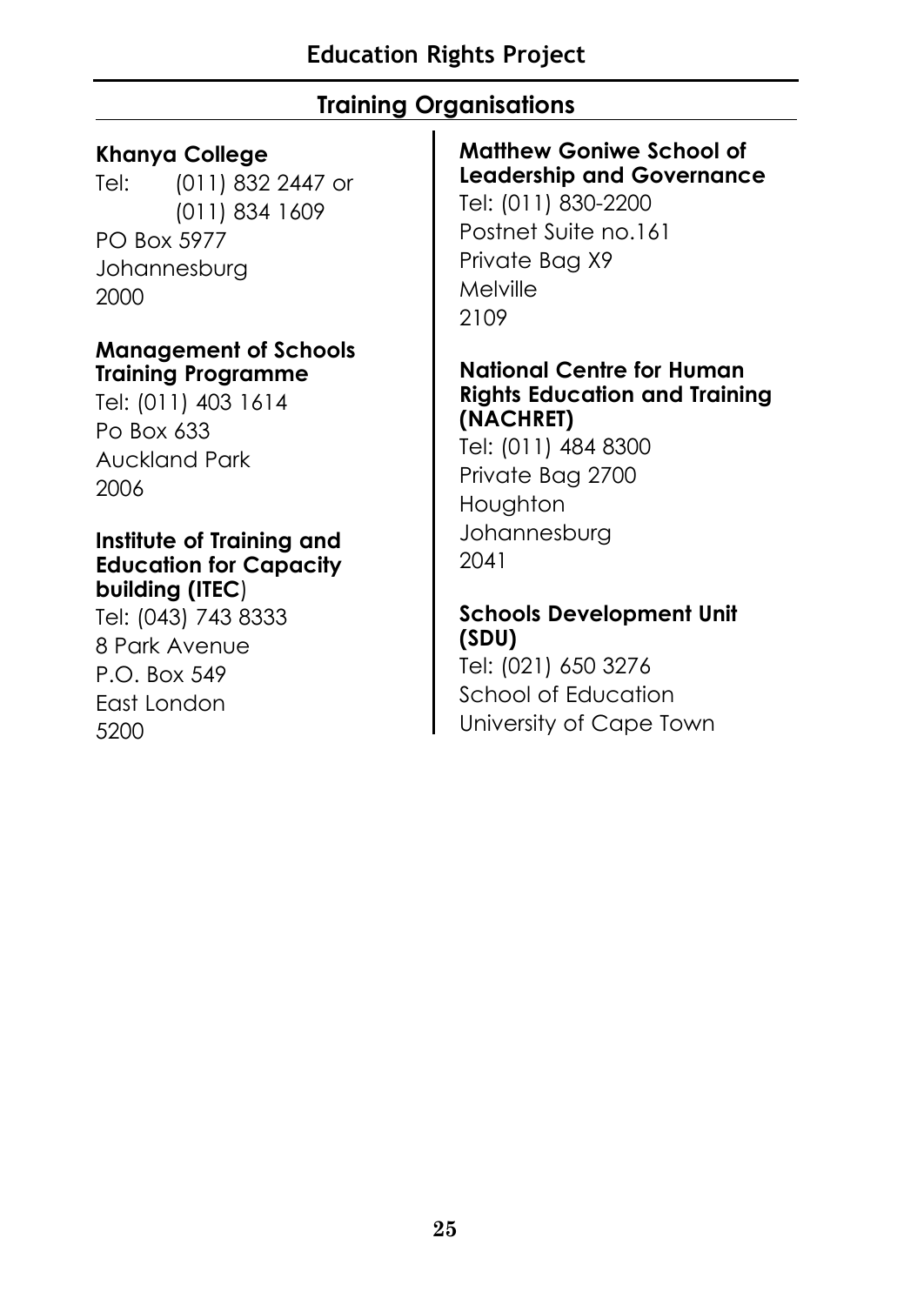# **APPENDIX A:** THE REPRESENTATIVE COUNCIL OF LEARNERS (RCL)

# **1. What is the purpose of a RCL?**

Learners are an important part of any school and it is customary that they are informed and are listened to when a school makes major decisions that may affect their education.

Through RCLs learners can make suggestions about the **curriculum** of the school, about **discipline and a code of conduct**, and about **sporting and cultural** events of the school.

# **2. Who can be a member of a RCL?**

Any learner who is **elected** by his or her peers in grade 8 to grade 12. RCLs are **Not** appointed by the principal, educators, parents or the school governing body.

# **3. What are the duties of an RCL?**

The duties of RCLs are many. They will vary from school to school, depending on what the learners who elect the RCL want the RCL to do.

The most common duties of RCLs include representing learners in disciplinary hearings, representing learners who are threatened with exclusion from the school because their parents or caregivers have not paid school fees, and to protect girl learners from sexual harassment and violence.

# **5. What is the relationship between the RCL and Educators?**

RCLs are **not** created to fight with educators, principals or School Governing Bodies. They are created to assist educators, principals and parents to run the school.

This does not mean that RCLs are a tool of educators, parents, or principals. RCLs are an independent body in their own right.